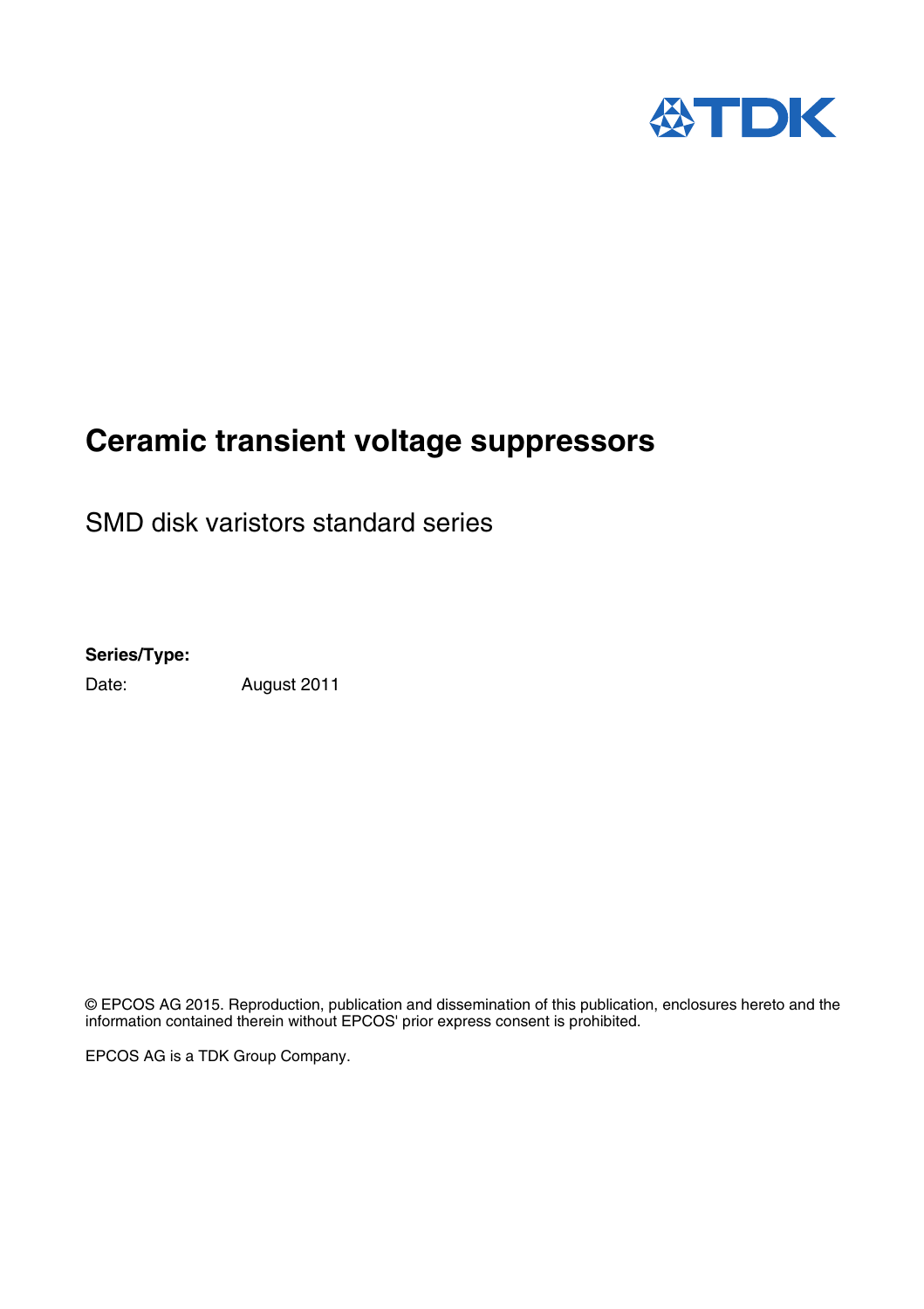

#### **Standard series**

## **SMD**

## **EPCOS type designation system for SMD disk varistor standard series**

| CU                                                                             | 4032 | K | 275 | G <sub>2</sub> |
|--------------------------------------------------------------------------------|------|---|-----|----------------|
| <b>Construction:</b><br>CU <sup><math>\triangle</math></sup> Encapsulated chip |      |   |     |                |
| Case sizes:<br>$3225 \triangleq 32 \times 25$<br>$4032 \triangle 40 \times 32$ |      |   |     |                |
| Varistor voltage tolerance:<br>$K \triangleq \pm 10\%$                         |      |   |     |                |
| Maximum RMS operating voltage (VRMS):<br>275 ≙ 275 V                           |      |   |     |                |
| Taping mode:<br>G2 ≙ Taped, 330-mm reel                                        |      |   |     |                |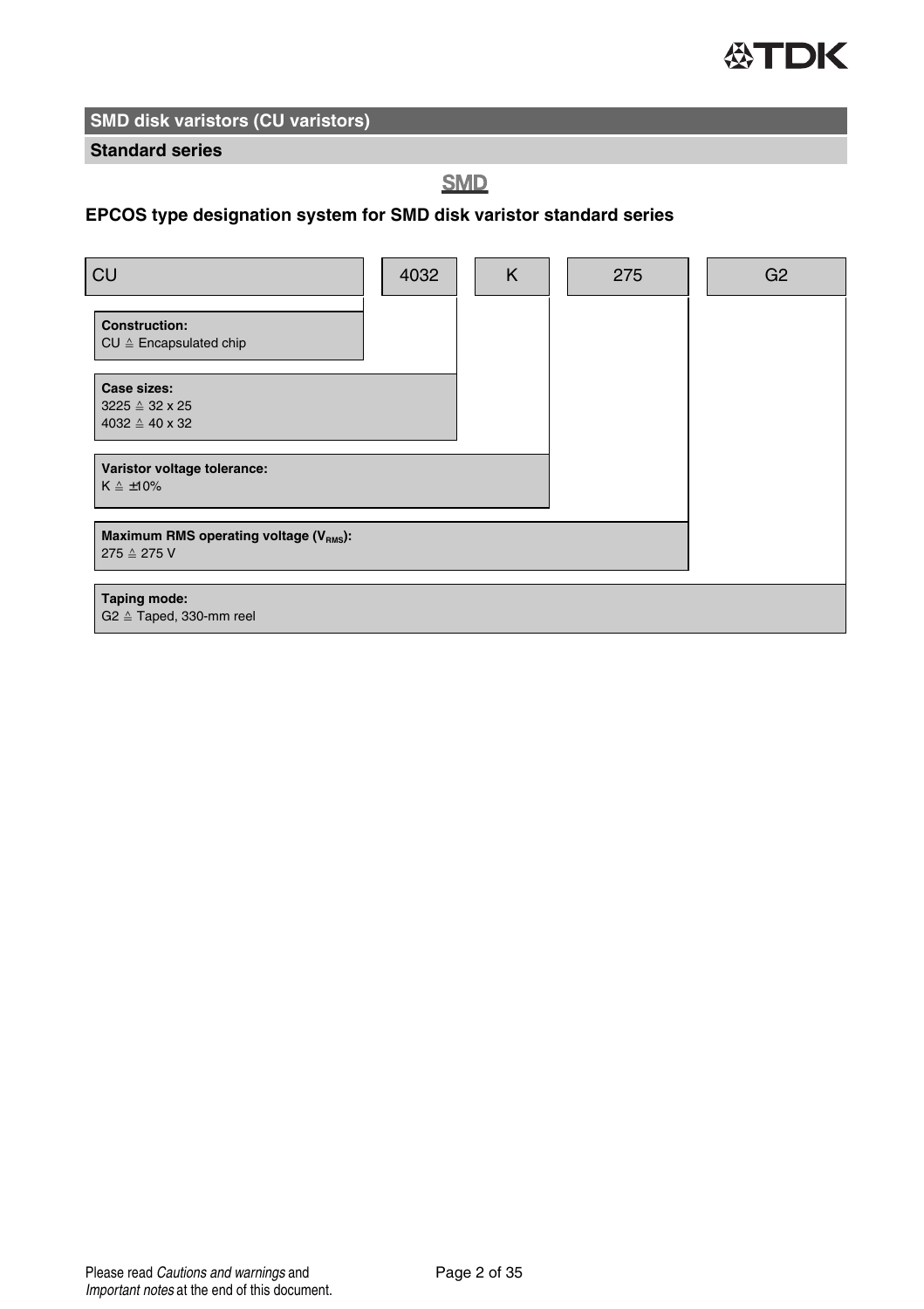#### **Standard series**

**Features**

- Electrical equivalents to leaded types SIOV-S05/S07
- $\blacksquare$  Operating voltage up to 300 V<sub>RMS</sub>
- SMD plastic package
- RoHS-compatible
- Suitable for lead-free soldering
- UL approved
- $\blacksquare$  CSA approved (types with voltages higher than 130  $V_{\text{PMS}}$ )
- **PSpice models available**

#### **Applications**

Overvoltage protection and transient suppression in control electronics, detectors and sensors, touch screens, plug-in cards, remote controls

#### **Design**

- Cylindrical varistor element, encapsulated.
- Encapsulation: thermoplastic, flame-retardant to UL 94 V-0.
- Termination: tinned copper alloy, suitable for lead-free wave and reflow soldering, and compatible with tin/lead solder.

#### **V/I characteristics and derating curves**

V/I and derating curves are attached to the data sheet. The curves are sorted by  $V_{\text{RMS}}$  and then by case size, which is included in the type designation.

## **General technical data**

| Maximum RMS operating voltage | $V_{\text{RMS},\text{max}}$ | 11300                                      | ν          |              |
|-------------------------------|-----------------------------|--------------------------------------------|------------|--------------|
| Maximum DC operating voltage  | $V_{DC,max}$                | 14  385                                    | v          |              |
| Maximum surge current         | (8/20 µs)                   | surge, max                                 | 1001200    | A            |
| Maximum energy absorption     | $(2 \text{ ms})$            | $W_{\text{max}}$                           | 300  23000 | mJ           |
| Maximum power dissipation     |                             | $P_{\text{diss.max}}$                      | 10250      | mW           |
| Maximum clamping voltage      | $(8/20 \,\mu s)$            | $\mathsf{V}_{\mathsf{clamp},\mathsf{max}}$ | 36775      | v            |
| Operating temperature         |                             | $\mathsf{T}_{\mathsf{oo}}$                 | $-40/+85$  | $^{\circ}$ C |
| Storage temperature           |                             | LCT/UCT                                    | $-40/+125$ | $^{\circ}C$  |

#### **Temperature derating**



Important notes at the end of this document.

Climatic category:  $-40/+85$  °C





## **SMD**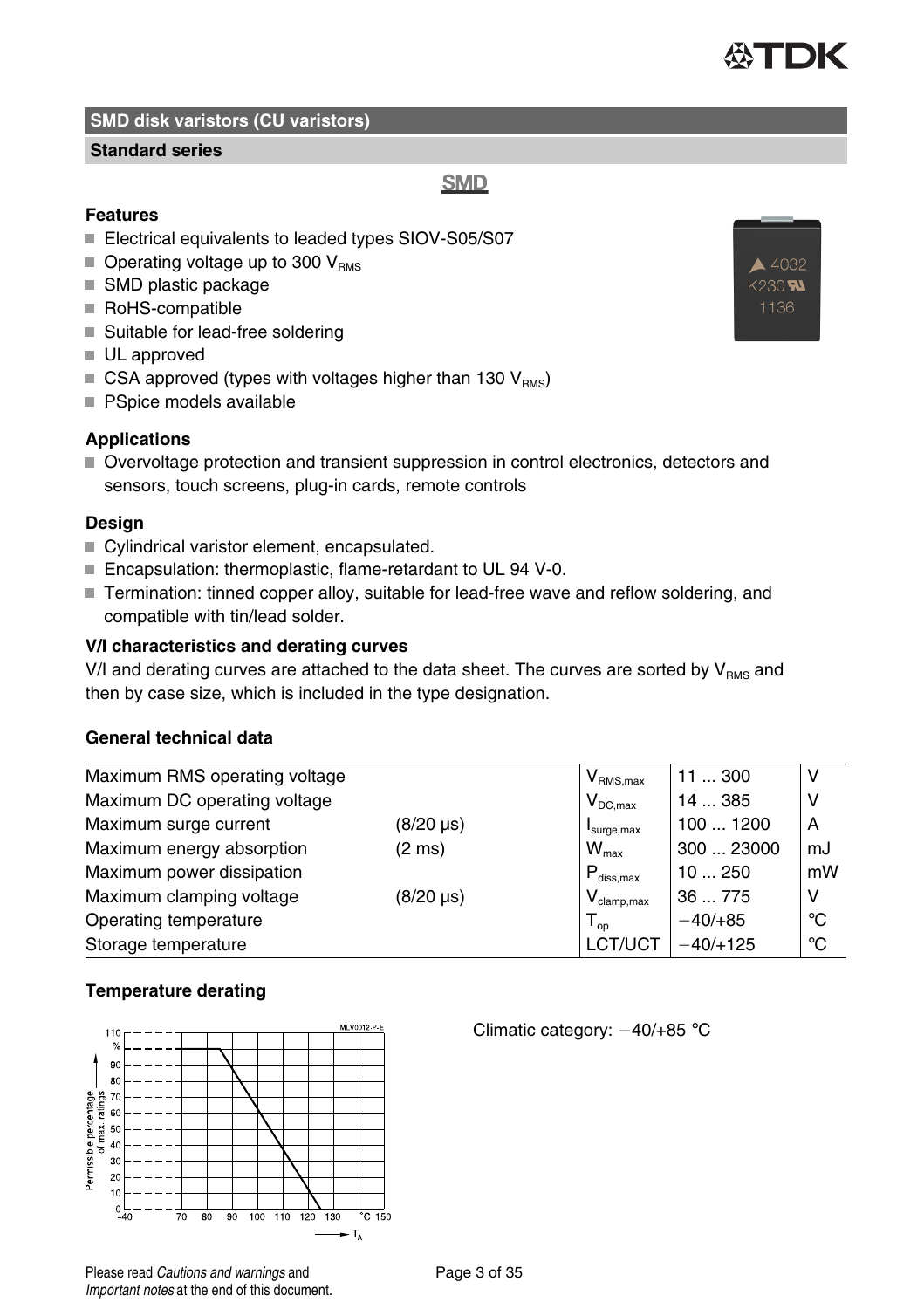## **Standard series**

**SMD** 

## **Electrical specifications and ordering codes**

## **Maximum ratings (** $T_{op,max}$  **= 85 °C)**

| Type         | Ordering code   | $\mathsf{V}_{\mathsf{RMS},\mathsf{max}}$ | $\mathsf{V}_{\mathsf{DC},\max}$ | I <sub>sure,max</sub> | $\overline{W}_{\text{max}}$ | $\mathsf{P}_{\text{diss,max}}$ |
|--------------|-----------------|------------------------------------------|---------------------------------|-----------------------|-----------------------------|--------------------------------|
|              |                 |                                          |                                 | (8/20 µs)             | $(2 \text{ ms})$            |                                |
|              |                 | V                                        | V                               | А                     | mJ                          | mW                             |
| CU3225K11G2  | B72650M0110K072 | 11                                       | 14                              | 100                   | 300                         | 10                             |
| CU4032K11G2  | B72660M0110K072 | 11                                       | 14                              | 250                   | 800                         | 20                             |
| CU3225K14G2  | B72650M0140K072 | 14                                       | 18                              | 100                   | 400                         | 10                             |
| CU4032K14G2  | B72660M0140K072 | 14                                       | 18                              | 250                   | 900                         | 20                             |
| CU3225K17G2  | B72650M0170K072 | 17                                       | 22                              | 100                   | 500                         | 10                             |
| CU4032K17G2  | B72660M0170K072 | 17                                       | 22                              | 250                   | 1100                        | 20                             |
| CU3225K20G2  | B72650M0200K072 | 20                                       | 26                              | 100                   | 600                         | 10                             |
| CU4032K20G2  | B72660M0200K072 | 20                                       | 26                              | 250                   | 1300                        | 20                             |
| CU3225K25G2  | B72650M0250K072 | 25                                       | 31                              | 100                   | 700                         | 10                             |
| CU4032K25G2  | B72660M0250K072 | 25                                       | 31                              | 250                   | 1600                        | 20                             |
| CU3225K30G2  | B72650M0300K072 | 30                                       | 38                              | 100                   | 900                         | 10                             |
| CU4032K30G2  | B72660M0300K072 | 30                                       | 38                              | 250                   | 2000                        | 20                             |
| CU3225K35G2  | B72650M0350K072 | 35                                       | 45                              | 100                   | 1100                        | 10                             |
| CU4032K35G2  | B72660M0350K072 | 35                                       | 45                              | 250                   | 2500                        | 20                             |
| CU3225K40G2  | B72650M0400K072 | 40                                       | 56                              | 100                   | 1300                        | 10                             |
| CU4032K40G2  | B72660M0400K072 | 40                                       | 56                              | 250                   | 3000                        | 20                             |
| CU3225K50G2  | B72650M0500K072 | 50                                       | 65                              | 400                   | 1800                        | 100                            |
| CU4032K50G2  | B72660M0500K072 | 50                                       | 65                              | 1200                  | 4200                        | 250                            |
| CU3225K60G2  | B72650M0600K072 | 60                                       | 85                              | 400                   | 2200                        | 100                            |
| CU4032K60G2  | B72660M0600K072 | 60                                       | 85                              | 1200                  | 4800                        | 250                            |
| CU3225K75G2  | B72650M0750K072 | 75                                       | 100                             | 400                   | 2500                        | 100                            |
| CU4032K75G2  | B72660M0750K072 | 75                                       | 100                             | 1200                  | 5900                        | 250                            |
| CU3225K95G2  | B72650M0950K072 | 95                                       | 125                             | 400                   | 3400                        | 100                            |
| CU4032K95G2  | B72660M0950K072 | 95                                       | 125                             | 1200                  | 7600                        | 250                            |
| CU3225K115G2 | B72650M0111K072 | 115                                      | 150                             | 400                   | 3600                        | 100                            |
| CU4032K115G2 | B72660M0111K072 | 115                                      | 150                             | 1200                  | 8400                        | 250                            |
| CU3225K130G2 | B72650M0131K072 | 130                                      | 170                             | 400                   | 4200                        | 100                            |
| CU4032K130G2 | B72660M0131K072 | 130                                      | 170                             | 1200                  | 9500                        | 250                            |
| CU3225K140G2 | B72650M0141K072 | 140                                      | 180                             | 400                   | 4500                        | 100                            |
| CU4032K140G2 | B72660M0141K072 | 140                                      | 180                             | 1200                  | 10000                       | 250                            |
| CU3225K150G2 | B72650M0151K072 | 150                                      | 200                             | 400                   | 4900                        | 100                            |
| CU4032K150G2 | B72660M0151K072 | 150                                      | 200                             | 1200                  | 11000                       | 250                            |
| CU3225K175G2 | B72650M0171K072 | 175                                      | 225                             | 400                   | 5600                        | 100                            |
| CU4032K175G2 | B72660M0171K072 | 175                                      | 225                             | 1200                  | 13000                       | 250                            |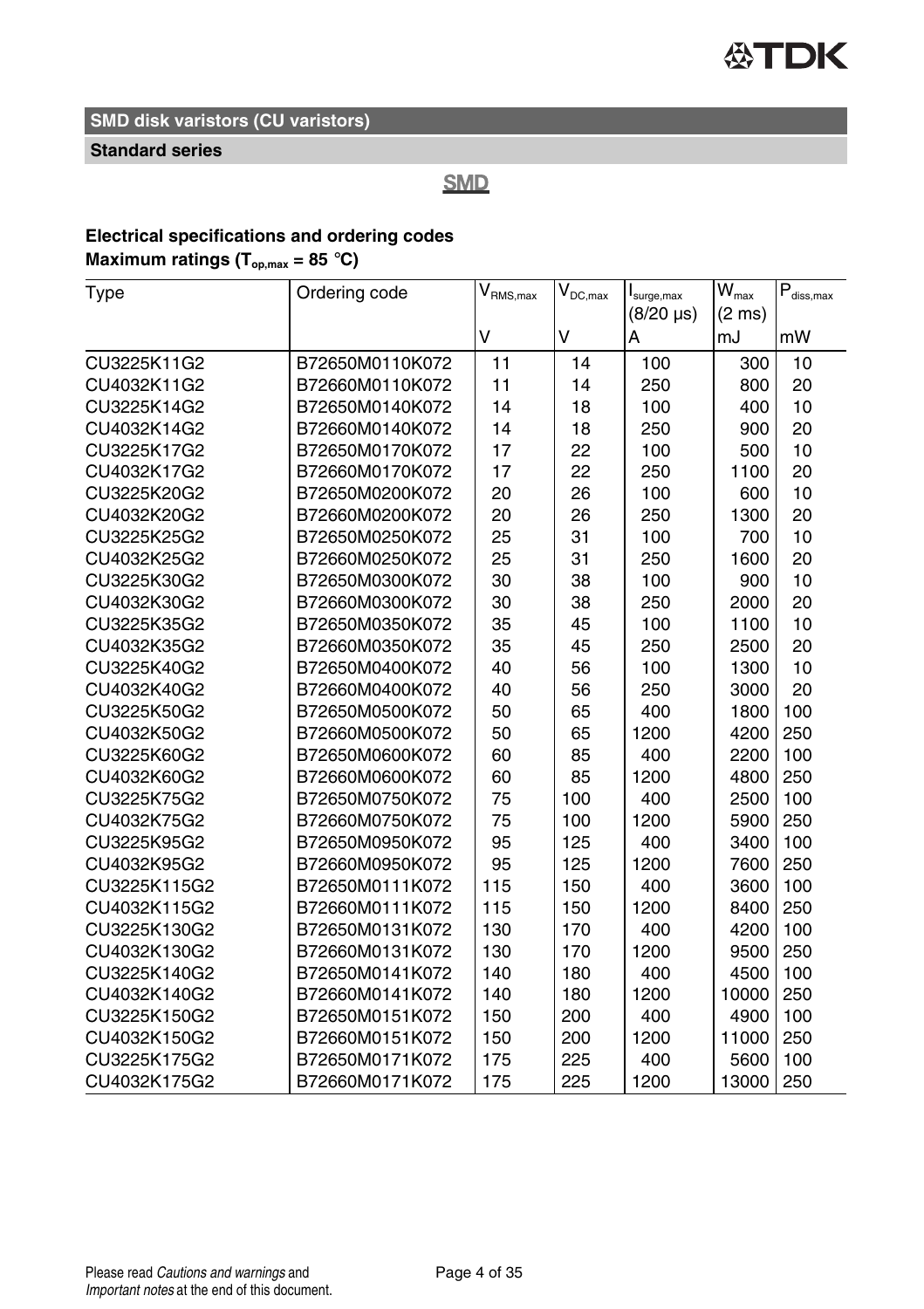## **公TDK**

## **SMD disk varistors (CU varistors)**

#### **Standard series**

## **SMD**

## **Characteristics (T<sub>A</sub> = 25 °C)**

| Type         | $V_{V}$ | $\Delta V_{\rm v}$ | $\mathsf{V}_{\text{clamp,max}}$ | $I_{\text{clamp}}$ | $\mathbf{C}_{\text{typ}}$ |
|--------------|---------|--------------------|---------------------------------|--------------------|---------------------------|
|              | (1 mA)  |                    |                                 | $(8/20 \,\mu s)$   | (1 kHz, 1 V)              |
|              | $\vee$  | $\%$               | v                               | А                  | pF                        |
| CU3225K11G2  | 18      | ±10                | 36                              | 1                  | 1750                      |
| CU4032K11G2  | 18      | ±10                | 36                              | 2.5                | 2750                      |
| CU3225K14G2  | 22      | ±10                | 43                              | 1                  | 1450                      |
| CU4032K14G2  | 22      | ±10                | 43                              | 2.5                | 2300                      |
| CU3225K17G2  | 27      | ±10                | 53                              | 1                  | 1200                      |
| CU4032K17G2  | 27      | ±10                | 53                              | 2.5                | 1900                      |
| CU3225K20G2  | 33      | ±10                | 65                              | 1                  | 980                       |
| CU4032K20G2  | 33      | ±10                | 65                              | 2.5                | 1600                      |
| CU3225K25G2  | 39      | ±10                | 77                              | 1                  | 850                       |
| CU4032K25G2  | 39      | ±10                | 77                              | 2.5                | 1400                      |
| CU3225K30G2  | 47      | ±10                | 93                              | 1                  | 720                       |
| CU4032K30G2  | 47      | ±10                | 93                              | 2.5                | 1200                      |
| CU3225K35G2  | 56      | ±10                | 110                             | 1                  | 620                       |
| CU4032K35G2  | 56      | ±10                | 110                             | 2.5                | 1050                      |
| CU3225K40G2  | 68      | ±10                | 135                             | 1                  | 520                       |
| CU4032K40G2  | 68      | ±10                | 135                             | 2.5                | 900                       |
| CU3225K50G2  | 82      | ±10                | 135                             | 5                  | 300                       |
| CU4032K50G2  | 82      | ±10                | 135                             | 10                 | 530                       |
| CU3225K60G2  | 100     | ±10                | 165                             | 5                  | 250                       |
| CU4032K60G2  | 100     | ±10                | 165                             | 10                 | 480                       |
| CU3225K75G2  | 120     | ±10                | 200                             | 5                  | 210                       |
| CU4032K75G2  | 120     | ±10                | 200                             | 10                 | 430                       |
| CU3225K95G2  | 150     | ±10                | 250                             | 5                  | 135                       |
| CU4032K95G2  | 150     | ±10                | 250                             | 10                 | 260                       |
| CU3225K115G2 | 180     | ±10                | 300                             | 5                  | 110                       |
| CU4032K115G2 | 180     | ±10                | 300                             | 10                 | 220                       |
| CU3225K130G2 | 205     | ±10                | 340                             | 5                  | 100                       |
| CU4032K130G2 | 205     | ±10                | 340                             | 10                 | 200                       |
| CU3225K140G2 | 220     | ±10                | 360                             | 5                  | 95                        |
| CU4032K140G2 | 220     | ±10                | 360                             | 10                 | 180                       |
| CU3225K150G2 | 240     | ±10                | 395                             | 5                  | 90                        |
| CU4032K150G2 | 240     | ±10                | 395                             | 10                 | 170                       |
| CU3225K175G2 | 270     | ±10                | 455                             | 5                  | 75                        |
| CU4032K175G2 | 270     | ±10                | 455                             | 10                 | 150                       |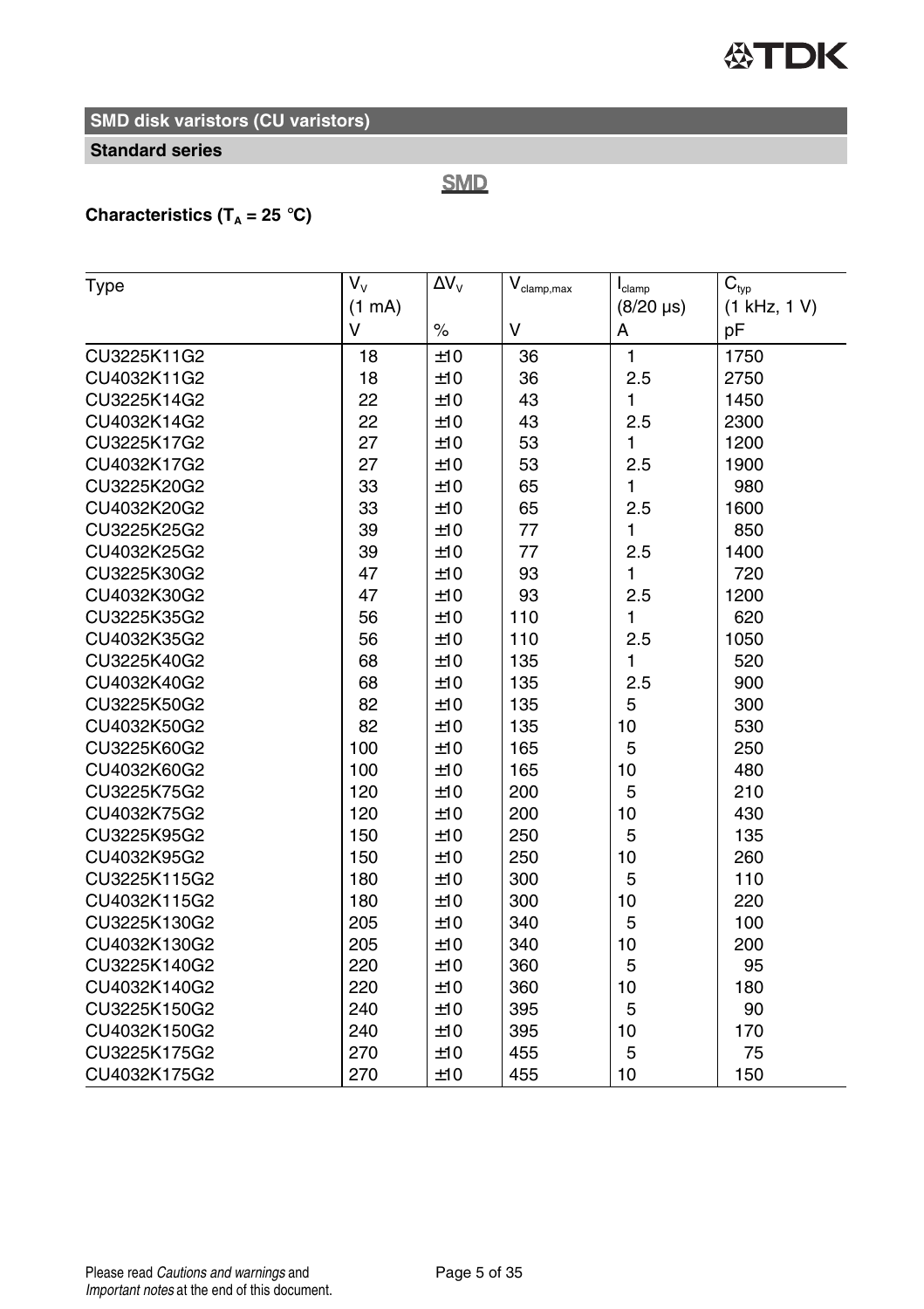## **Standard series**

## **SMD**

## **Electrical specifications and ordering codes Maximum ratings (Top,max = 85** °**C)**

| Type         | Ordering code   | $V_{\rm RMS,max}$ | $\mathsf{V}_\mathsf{DC,max}$ | surge, max<br>(8/20 µs) | $W_{\text{max}}$<br>$(2 \text{ ms})$ | diss.max |
|--------------|-----------------|-------------------|------------------------------|-------------------------|--------------------------------------|----------|
|              |                 |                   |                              | А                       | mJ                                   | mW       |
| CU3225K250G2 | B72650M0251K072 | 250               | 320                          | 400                     | 8200                                 | 100      |
| CU4032K250G2 | B72660M0251K072 | 250               | 320                          | 1200                    | 19000                                | 250      |
| CU3225K275G2 | B72650M0271K072 | 275               | 350                          | 400                     | 8600                                 | 100      |
| CU4032K275G2 | B72660M0271K072 | 275               | 350                          | 1200                    | 21000                                | 250      |
| CU3225K300G2 | B72650M0301K072 | 300               | 385                          | 400                     | 9600                                 | 100      |
| CU4032K300G2 | B72660M0301K072 | 300               | 385                          | 1200                    | 23000                                | 250      |

## **Characteristics (T<sup>A</sup> = 25** °**C)**

| Type         | V <sub>v</sub> | $\Delta V_{V}$ | $V_{\text{clamp,max}}$ | clamp            | $C_{typ}$    |
|--------------|----------------|----------------|------------------------|------------------|--------------|
|              | mA)            |                |                        | $(8/20 \,\mu s)$ | (1 kHz, 1 V) |
|              | ν              | $\%$           | ν                      | А                | рF           |
| CU3225K250G2 | 390            | ±10            | 650                    | 5                | 55           |
| CU4032K250G2 | 390            | ±10            | 650                    | 10               | 105          |
| CU3225K275G2 | 430            | ±10            | 710                    | 5                | 50           |
| CU4032K275G2 | 430            | ±10            | 710                    | 10               | 95           |
| CU3225K300G2 | 470            | ±10            | 775                    | 5                | 45           |
| CU4032K300G2 | 470            | ±10            | 775                    | 10               | 90           |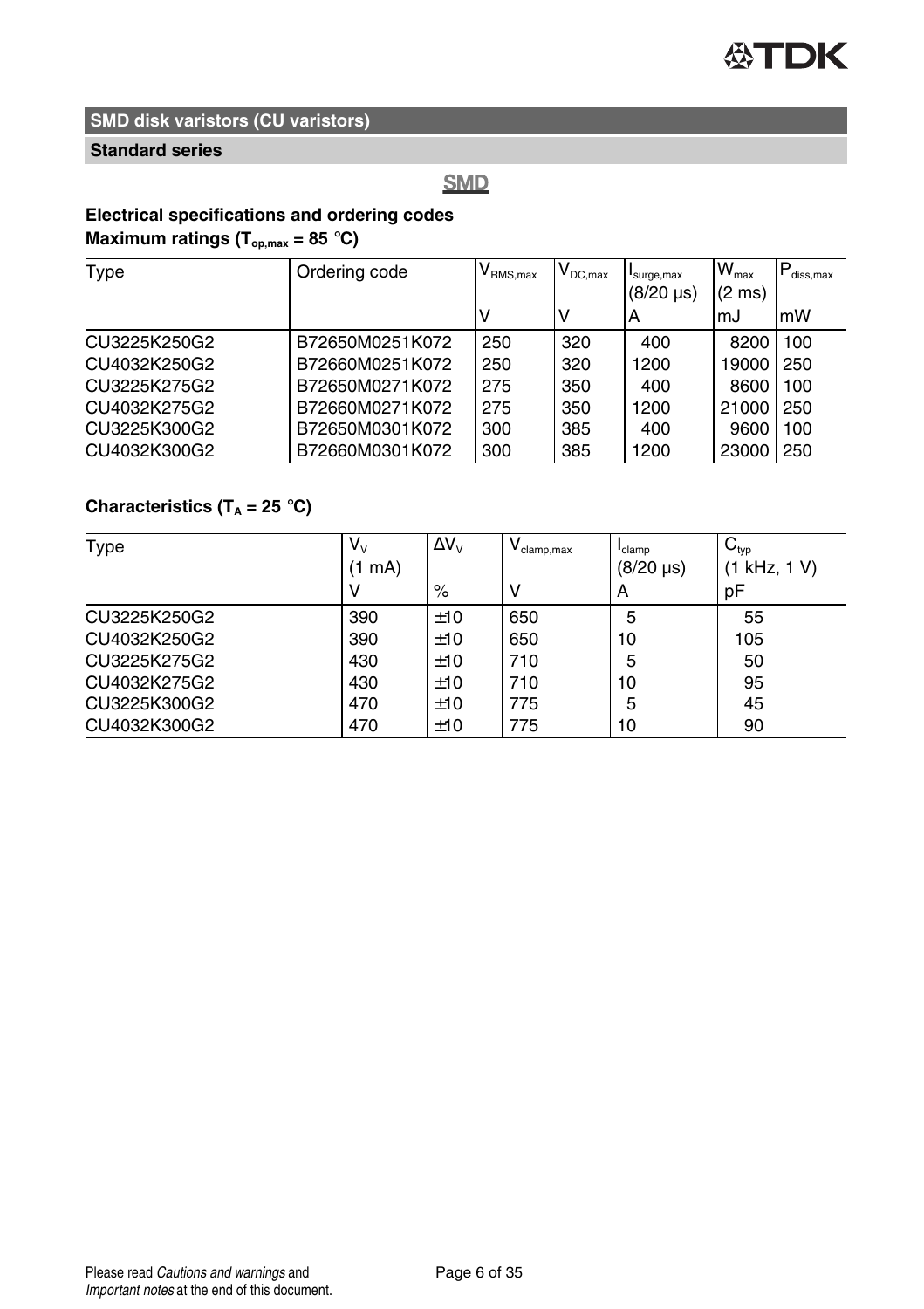

#### **Standard series**

## **SMD**

## **Dimensional drawing**



Dimensions in mm

| Chip size<br>EIA in mm | $V_{\text{RMS},\text{max}}$                              |                                            | W | h             |
|------------------------|----------------------------------------------------------|--------------------------------------------|---|---------------|
| 3225                   | 11175                                                    | $8.0 \pm 0.3$ 6.3 $\pm 0.3$ 3.2 $\pm 0.3$  |   |               |
| 3225                   | 230  300   8.0 $\pm$ 0.3   6.3 $\pm$ 0.3   4.5 $\pm$ 0.3 |                                            |   |               |
| 4032                   | 11175                                                    | 10.2 $\pm$ 0.3 8.0 $\pm$ 0.3 3.2 $\pm$ 0.3 |   |               |
| 4032                   | 230  300   10.2 $\pm$ 0.3 8.0 $\pm$ 0.3                  |                                            |   | $4.5 \pm 0.3$ |
|                        |                                                          |                                            |   |               |

#### **Recommended solder pad layout**



#### Dimensions in mm

| Chip size<br>EIA in mm | А    | B    | С    |
|------------------------|------|------|------|
| 3225                   | 3.50 | 2.80 | 4.50 |
| 4032                   | 3.50 | 2.80 | 6.50 |
|                        |      |      |      |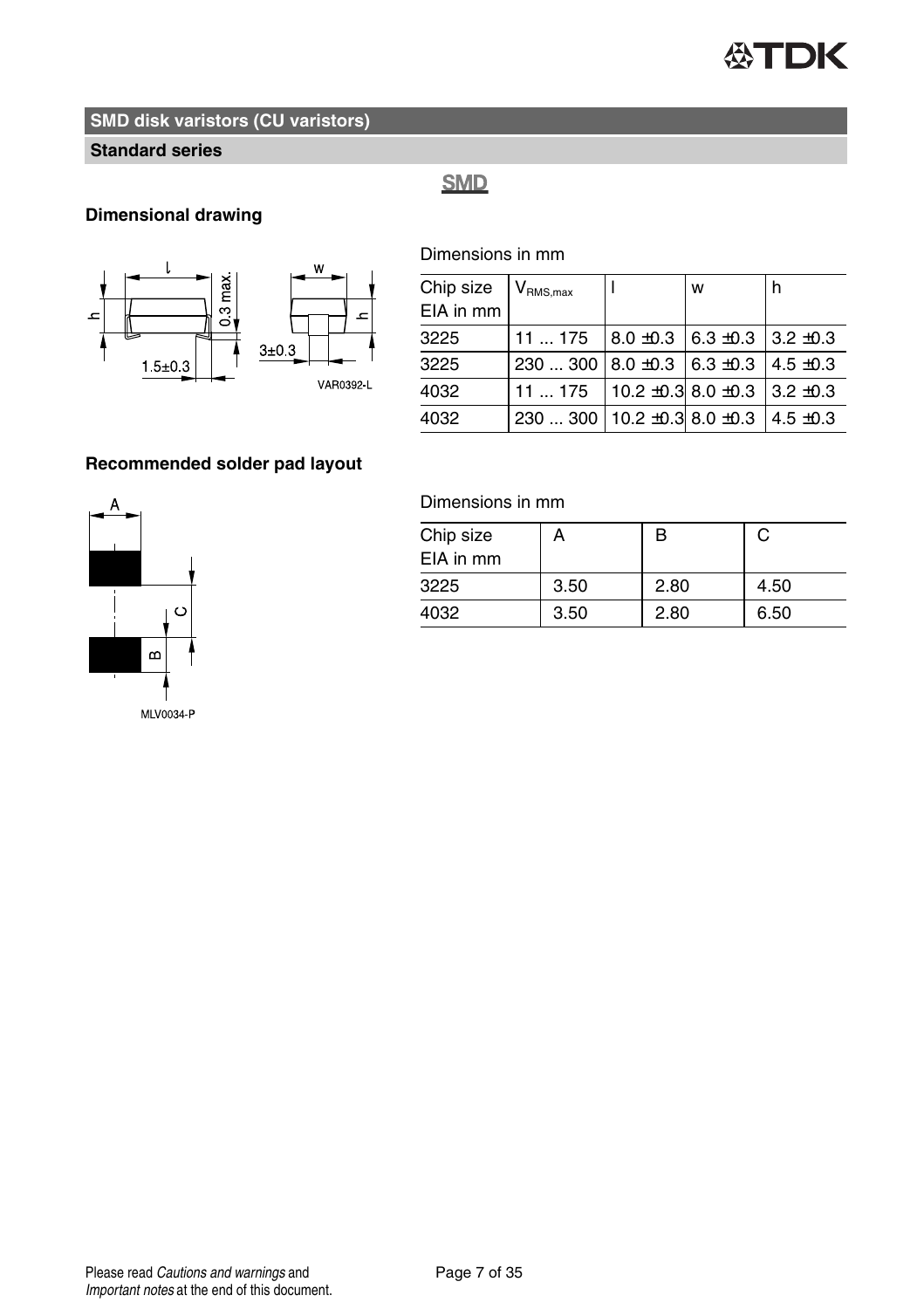

#### **Standard series**

## **SMD**

## **Delivery mode**

| EIA case size | Taping         |     | Reel size   Packing unit   Type |              | Ordering code   |
|---------------|----------------|-----|---------------------------------|--------------|-----------------|
|               |                | mm  | pcs.                            |              |                 |
| 3225          | <b>Blister</b> | 330 | 1000                            | CU3225K115G2 | B72650M0111K072 |
| 3225          | <b>Blister</b> | 330 | 1000                            | CU3225K11G2  | B72650M0110K072 |
| 3225          | <b>Blister</b> | 330 | 1000                            | CU3225K130G2 | B72650M0131K072 |
| 3225          | <b>Blister</b> | 330 | 1000                            | CU3225K140G2 | B72650M0141K072 |
| 3225          | <b>Blister</b> | 330 | 1000                            | CU3225K14G2  | B72650M0140K072 |
| 3225          | <b>Blister</b> | 330 | 1000                            | CU3225K150G2 | B72650M0151K072 |
| 3225          | <b>Blister</b> | 330 | 1000                            | CU3225K175G2 | B72650M0171K072 |
| 3225          | <b>Blister</b> | 330 | 1000                            | CU3225K20G2  | B72650M0200K072 |
| 3225          | <b>Blister</b> | 330 | 1000                            | CU3225K230G2 | B72650M0231K072 |
| 3225          | <b>Blister</b> | 330 | 1000                            | CU3225K250G2 | B72650M0251K072 |
| 3225          | <b>Blister</b> | 330 | 1000                            | CU3225K25G2  | B72650M0250K072 |
| 3225          | <b>Blister</b> | 330 | 1000                            | CU3225K275G2 | B72650M0271K072 |
| 3225          | <b>Blister</b> | 330 | 1000                            | CU3225K300G2 | B72650M0301K072 |
| 3225          | <b>Blister</b> | 330 | 1000                            | CU3225K30G2  | B72650M0300K072 |
| 3225          | <b>Blister</b> | 330 | 1000                            | CU3225K35G2  | B72650M0350K072 |
| 3225          | <b>Blister</b> | 330 | 1000                            | CU3225K40G2  | B72650M0400K072 |
| 3225          | <b>Blister</b> | 330 | 1000                            | CU3225K50G2  | B72650M0500K072 |
| 3225          | <b>Blister</b> | 330 | 1000                            | CU3225K60G2  | B72650M0600K072 |
| 3225          | <b>Blister</b> | 330 | 1000                            | CU3225K75G2  | B72650M0750K072 |
| 3225          | <b>Blister</b> | 330 | 1000                            | CU3225K95G2  | B72650M0950K072 |
| 3225          | <b>Blister</b> | 330 | 1000                            | CU4032K11G2  | B72660M0110K072 |
| 4032          | <b>Blister</b> | 330 | 1000                            | CU3225K17G2  | B72650M0170K072 |
| 4032          | <b>Blister</b> | 330 | 1000                            | CU4032K115G2 | B72660M0111K072 |
| 4032          | <b>Blister</b> | 330 | 1000                            | CU4032K130G2 | B72660M0131K072 |
| 4032          | <b>Blister</b> | 330 | 1000                            | CU4032K140G2 | B72660M0141K072 |
| 4032          | <b>Blister</b> | 330 | 1000                            | CU4032K14G2  | B72660M0140K072 |
| 4032          | <b>Blister</b> | 330 | 1000                            | CU4032K150G2 | B72660M0151K072 |
| 4032          | <b>Blister</b> | 330 | 1000                            | CU4032K175G2 | B72660M0171K072 |
| 4032          | <b>Blister</b> | 330 | 1000                            | CU4032K17G2  | B72660M0170K072 |
| 4032          | <b>Blister</b> | 330 | 1000                            | CU4032K20G2  | B72660M0200K072 |
| 4032          | <b>Blister</b> | 330 | 1000                            | CU4032K230G2 | B72660M0231K072 |
| 4032          | <b>Blister</b> | 330 | 1000                            | CU4032K250G2 | B72660M0251K072 |
| 4032          | <b>Blister</b> | 330 | 1000                            | CU4032K25G2  | B72660M0250K072 |
| 4032          | <b>Blister</b> | 330 | 1000                            | CU4032K275G2 | B72660M0271K072 |
| 4032          | <b>Blister</b> | 330 | 1000                            | CU4032K300G2 | B72660M0301K072 |
| 4032          | <b>Blister</b> | 330 | 1000                            | CU4032K30G2  | B72660M0300K072 |
| 4032          | <b>Blister</b> | 330 | 1000                            | CU4032K35G2  | B72660M0350K072 |
| 4032          | <b>Blister</b> | 330 | 1000                            | CU4032K40G2  | B72660M0400K072 |
| 4032          | <b>Blister</b> | 330 | 1000                            | CU4032K50G2  | B72660M0500K072 |
| 4032          | <b>Blister</b> | 330 | 1000                            | CU4032K60G2  | B72660M0600K072 |
| 4032          | <b>Blister</b> | 330 | 1000                            | CU4032K75G2  | B72660M0750K072 |
| 4032          | <b>Blister</b> | 330 | 1000                            | CU4032K95G2  | B72660M0950K072 |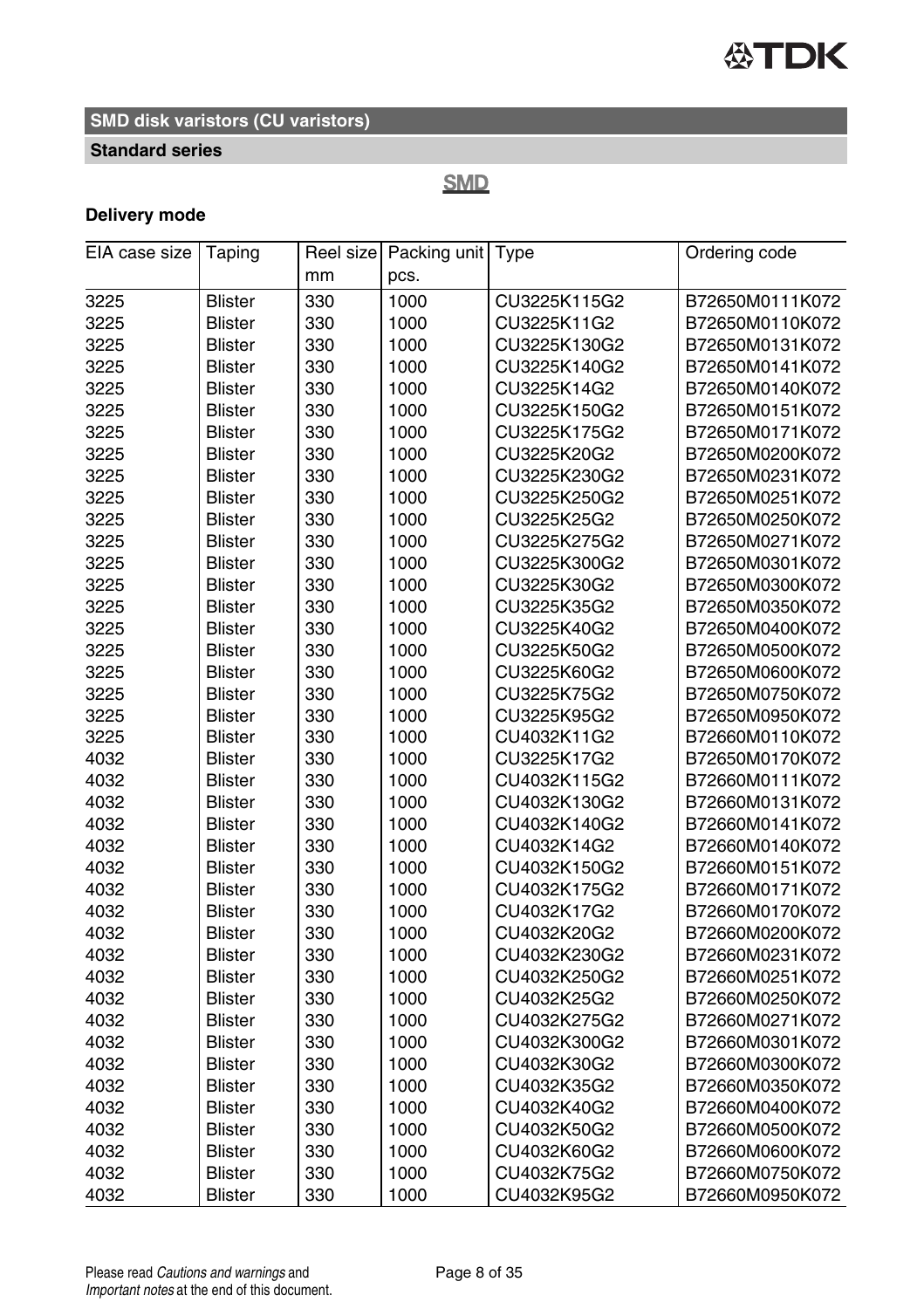

#### **Standard series**

## **SMD**

#### **V/I characteristics**



CU3225 ...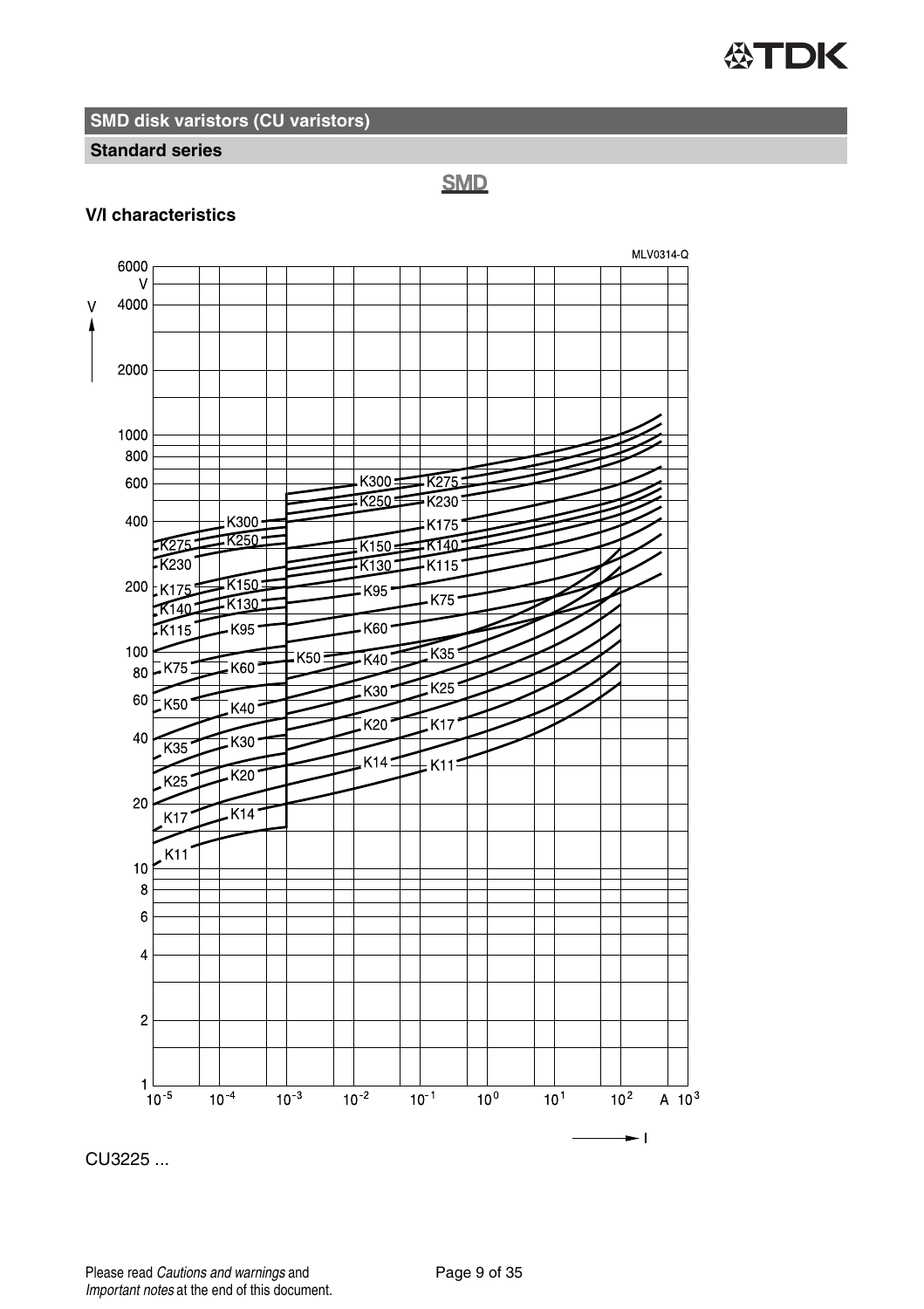

#### **Standard series**

**SMD** 

#### **V/I characteristics**



CU4032 ...

Please read Cautions and warnings and <br>
Page 10 of 35 Important notes at the end of this document.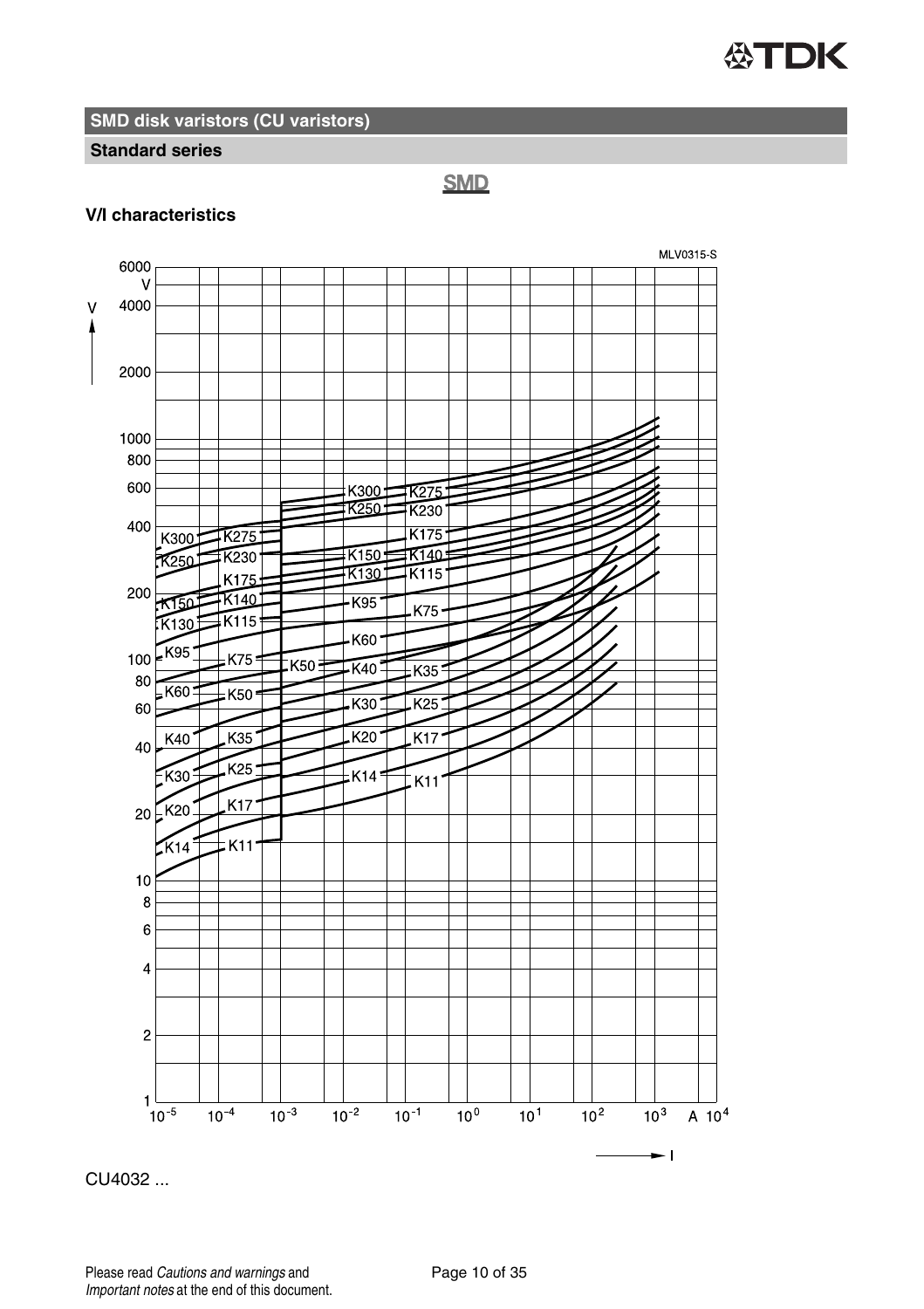## **公TDK**

**SMD disk varistors (CU varistors)**

#### **Standard series**

## **SMD**

#### **Derating curves**

Maximum surge current  $I_{\text{surge,max}} = f(t_r)$ , pulse train)

For explanation of the derating curves refer to "General technical information", chapter 2.7.2



CU4032K11G2 ... K40G2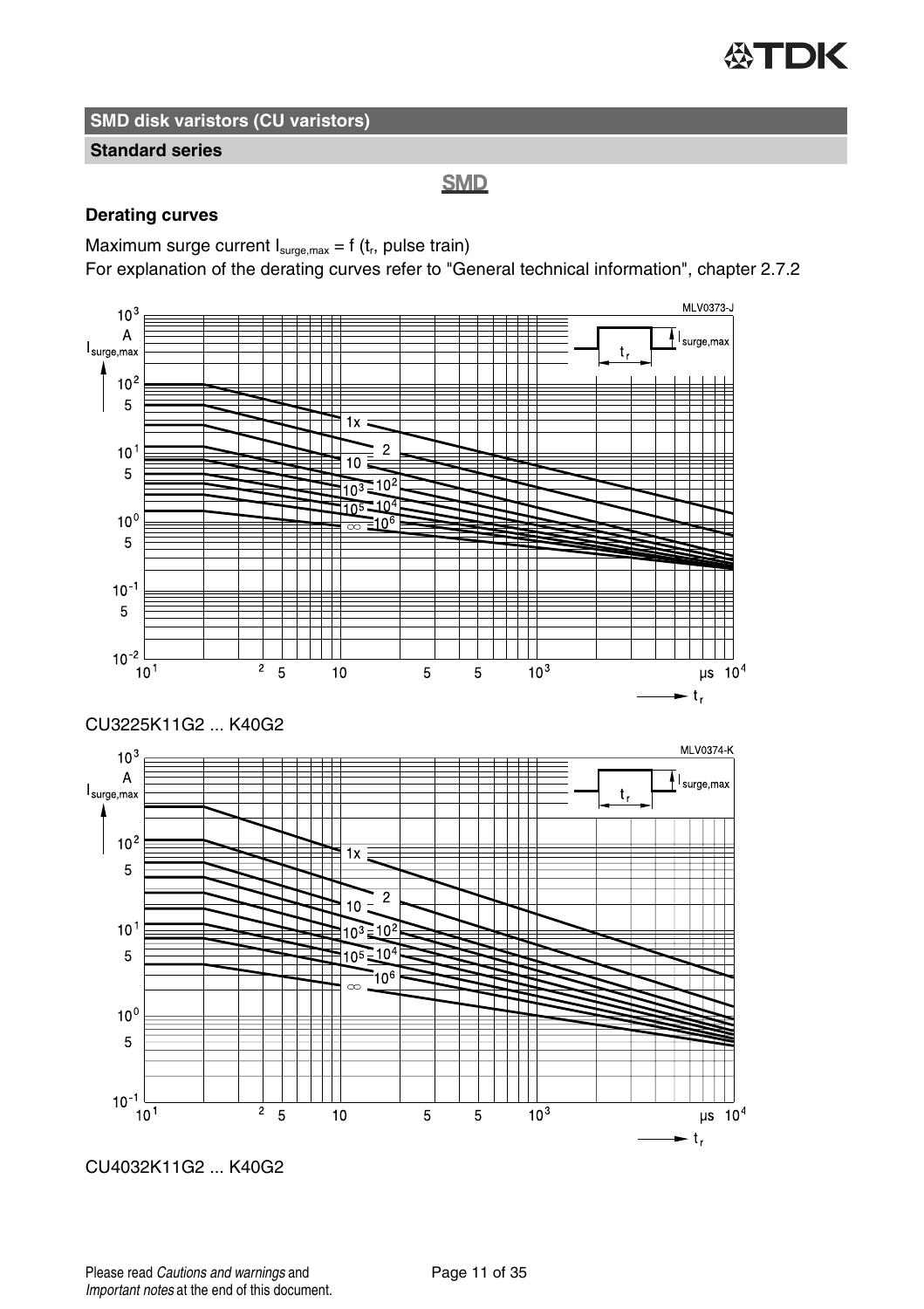

#### **Standard series**

## **SMD**

#### **Derating curves**

Maximum surge current  $I_{\text{surge,max}} = f(t_r)$ , pulse train)

For explanation of the derating curves refer to "General technical information", chapter 2.7.2

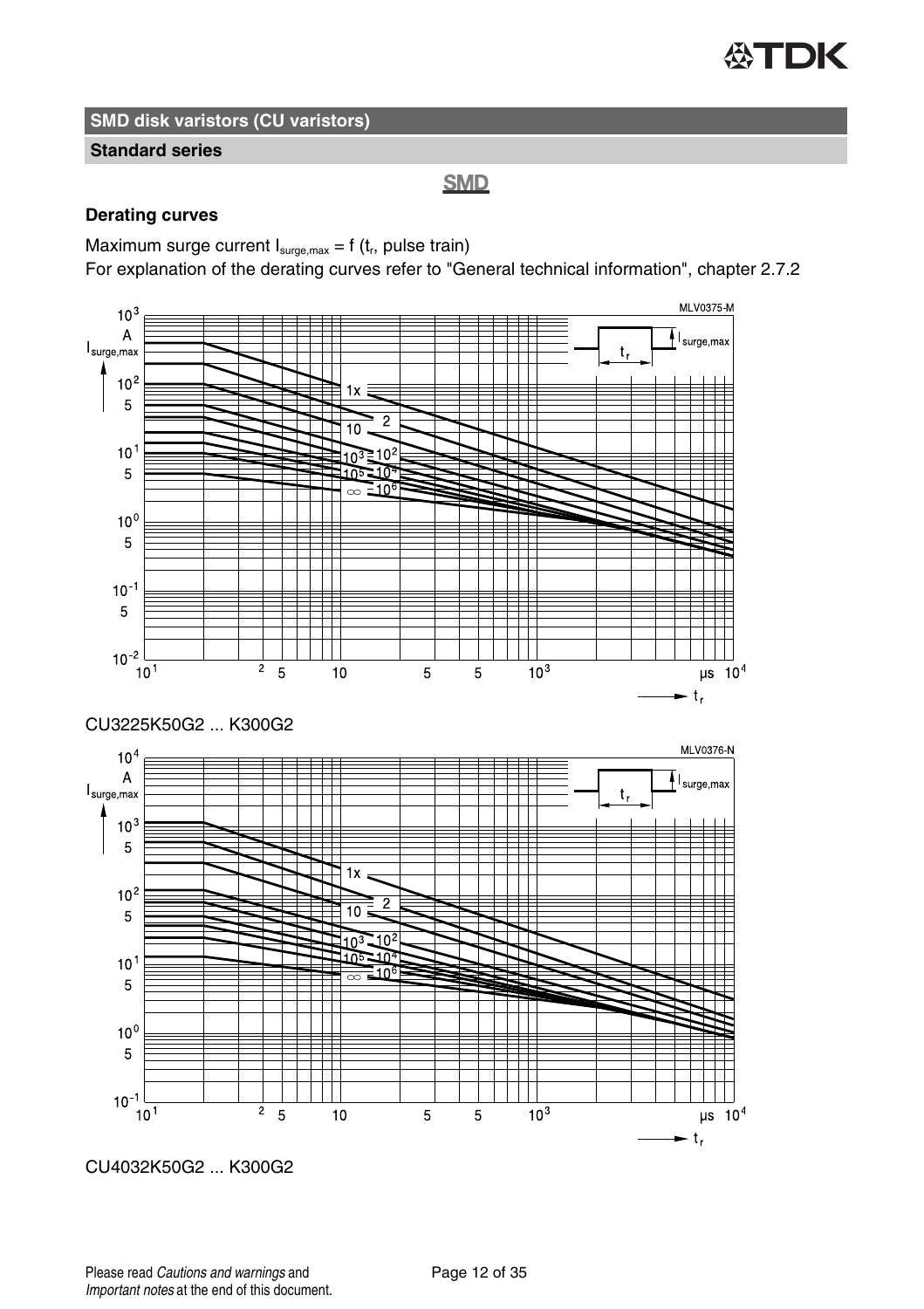

#### **Standard series**

**SMD** 

#### **Taping and packing**

**1 Taping and packing for SMD components**

## **1.1 Blister tape (the taping to IEC 60286-3)**



#### **Dimensions in mm**

|                |                 |               | 8-mm tape           |               | 12-mm tape             |               | 16-mm tape             |      |           |                    |
|----------------|-----------------|---------------|---------------------|---------------|------------------------|---------------|------------------------|------|-----------|--------------------|
|                |                 |               | Case size (inch/mm) |               | Case size<br>(inch/mm) |               | Case size<br>(inch/mm) |      | Tolerance |                    |
|                |                 |               | 0508/<br>1220       | 0612/<br>1632 | 1012/<br>2532          |               |                        |      |           |                    |
|                | 0603/<br>1608   | 0506/<br>1216 | 0805/<br>2012       | 1206/<br>3216 | 1210/<br>3225          | 1812/<br>4532 | 2220/<br>5750          | 3225 | 4032      |                    |
| $A_{0}$        | $0.9 \pm 0.10$  | 1.50          | 1.60                | 1.90          | 2.80                   | 3.50          | 5.10                   | 7.00 | 8.60      | ±0.20              |
| $B_0$          | $1.75 \pm 0.10$ | 1.80          | 2.40                | 3.50          | 3.50                   | 4.80          | 6.00                   | 8.70 | 10.60     | ±0.20              |
| $K_0$          | 1.0             | 0.80          |                     | 1.80          |                        |               | 2.60                   |      | 5.00      | max.               |
| Τ              | 0.30            |               |                     |               |                        |               | 0.30                   |      | 0.30      | max.               |
| T <sub>2</sub> | 1.3             | 1.20          |                     | 2.50          |                        |               | 3.50                   |      | 5.50      | max.               |
| $D_0$          |                 |               | 1.50                |               |                        |               | 1.50                   |      | 1.50      | $+0.10/-0$         |
| $D_1$          |                 |               | 1.00                |               |                        |               | 1.50                   |      | 1.50      | min.               |
| $P_0$          |                 |               | 4.00                |               |                        |               | 4.00                   |      | 4.00      | ±0.10 <sup>1</sup> |
| P <sub>2</sub> |                 |               | 2.00                |               |                        |               | 2.00                   | 2.00 |           | $\pm 0.05$         |
| $P_1$          | 4.00            |               |                     |               |                        |               | 8.00                   |      | 12.00     | ±0.10              |
| W              | 8.00            |               |                     |               |                        |               | 12.00                  |      | 16.00     | ±0.30              |
| E              | 1.75            |               |                     |               |                        |               | 1.75                   |      | 1.75      | ±0.10              |
| F              |                 |               | 3.50                |               |                        |               | 5.50                   |      | 7.50      | ±0.05              |
| G              |                 |               | 0.75                |               |                        |               | 0.75                   |      | 0.75      | min.               |

1) ≤±0.2 mm over 10 sprocket holes.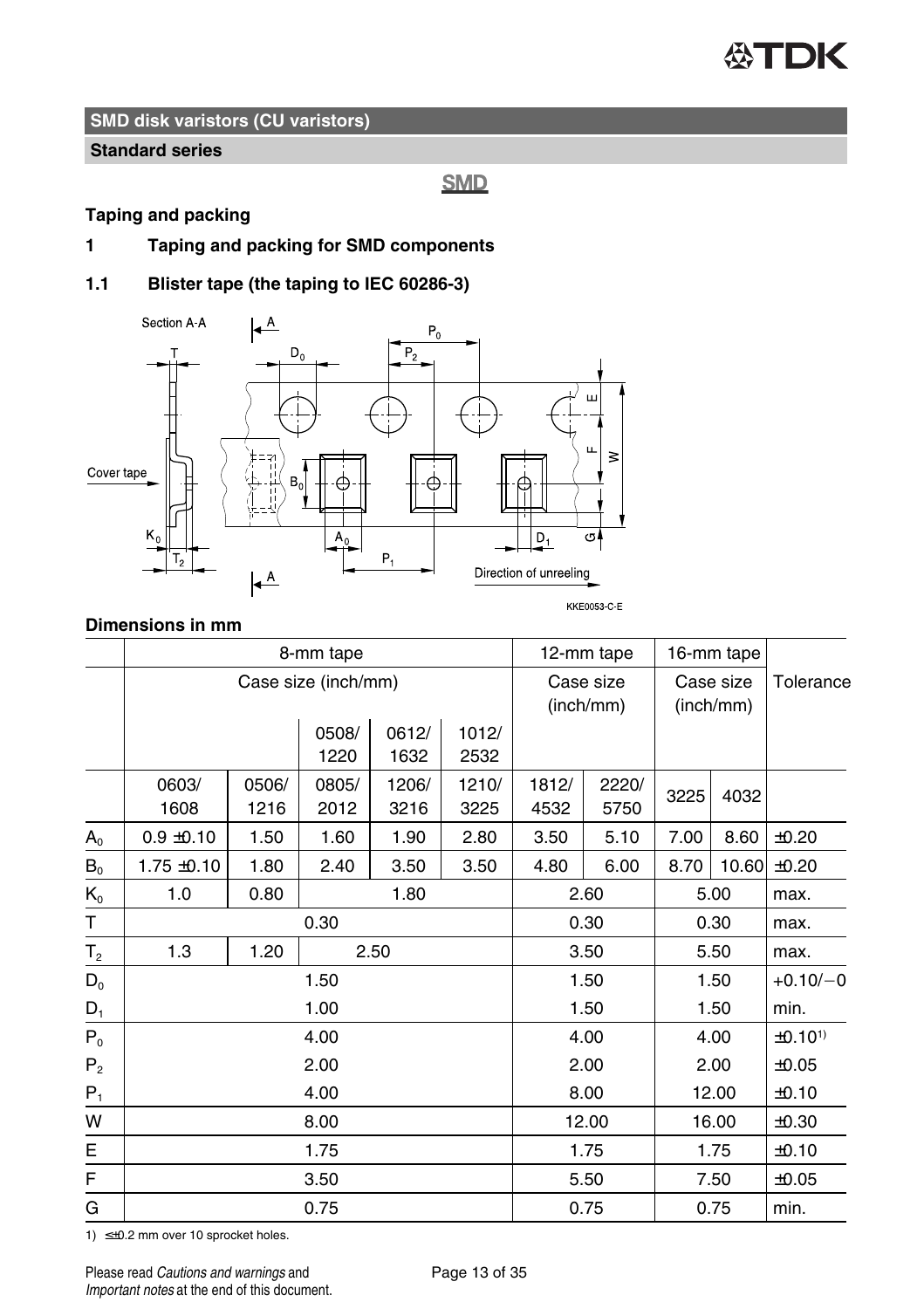

#### **Standard series**

#### **SMD**

#### **Part orientation in tape pocket for blister tape**

For discrete chip, case sizes 0603, 0805, 1206, 1210, 1812 and 2220



because of unipolar component KKE0351-A-E



For array, case sizes 0612



For arrays 0506 and 1012 For filter array, case size 0508



#### **Additional taping information**

Reel material **Polystyrol** (PS) Tape material Polystyrol (PS) or Polycarbonat (PC) or PVC Tape break force min. 10 N Top cover tape strength min. 10 N Top cover tape peel force  $0.2$  to 0.6 N for 8-mm tape and 0.2 to 0.8 N for 12-mm tape at a peel speed of 300 mm/min Tape peel angle Angle between top cover tape and the direction of feed during peel off: 165° to 180° Cavity play Each part rests in the cavity so that the angle between the part and cavity center line is no more than 20°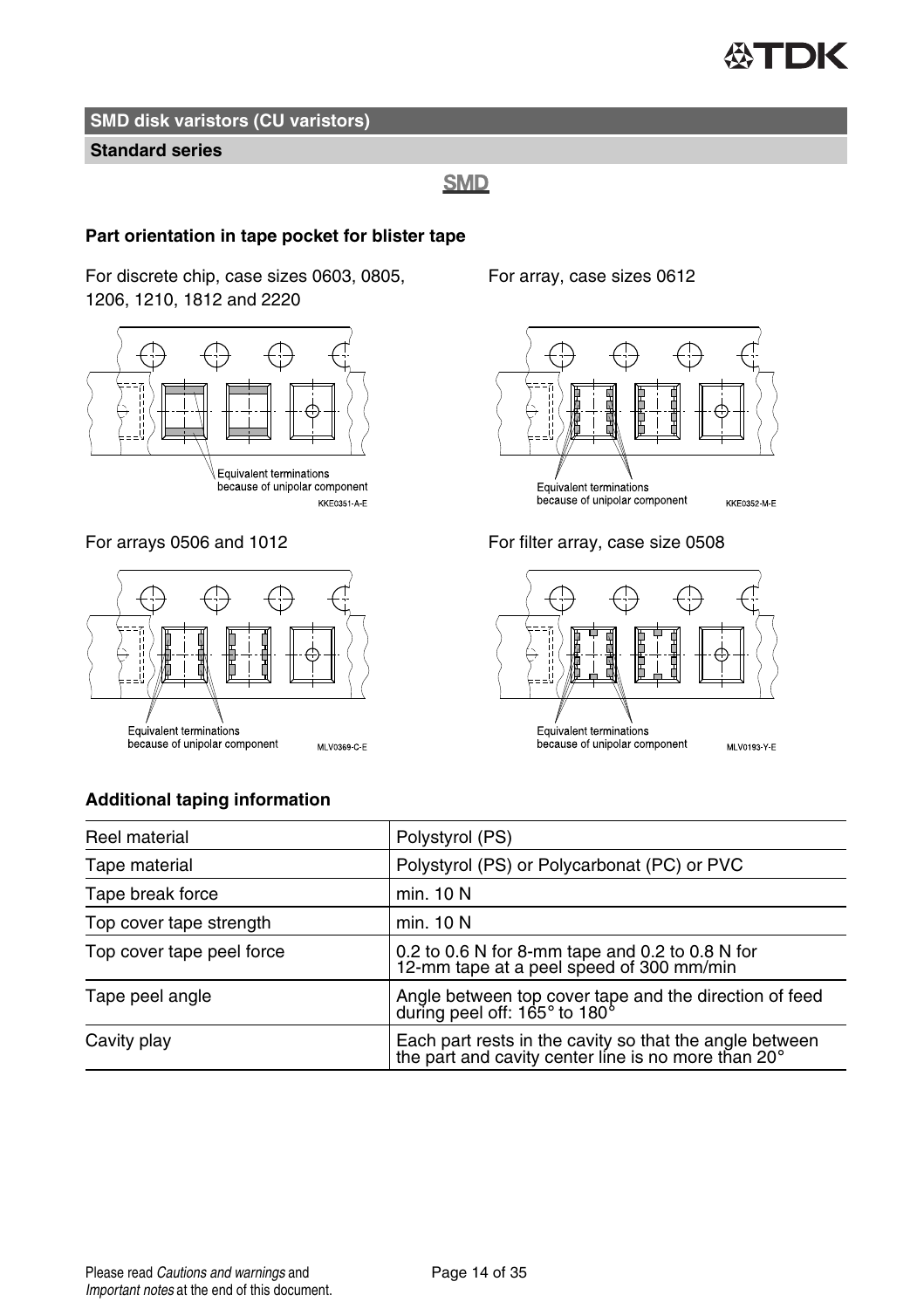

**Standard series**

## **SMD**

## **1.2 Cardboard tape (taping to IEC 60286-3)**



#### **Dimensions in mm**

|                | 8-mm tape                                     |           |           |           |           |           |                    |
|----------------|-----------------------------------------------|-----------|-----------|-----------|-----------|-----------|--------------------|
|                | Case size<br>Case size (inch/mm)<br>(inch/mm) |           |           |           |           |           | Tolerance          |
|                | 0201/0603                                     | 0402/1005 | 0405/1012 | 0603/1608 | 1003/2508 | 0508/1220 |                    |
| $A_0$          | $0.38 + 0.05$                                 | 0.60      | 1.05      | 0.95      | 1.00      | 1.60      | ±0.20              |
| $B_0$          | $0.68 + 0.05$                                 | 1.15      | 1.60      | 1.80      | 2.85      | 2.40      | ±0.20              |
| Т              | $0.35 + 0.02$                                 | 0.60      | 0.75      | 0.95      | 1.00      | 0.95      | max.               |
| T <sub>2</sub> | 0.4 min.                                      | 0.70      | 0.90      | 1.10      | 1.10      | 1.12      | max.               |
| $D_0$          | $1.50 \pm 0.1$                                |           |           | 1.50      |           | 1.50      | $+0.10/-0$         |
| $P_0$          |                                               |           |           | 4.00      |           |           | ±0.10 <sup>2</sup> |
| P <sub>2</sub> |                                               |           |           | 2.00      |           |           | ±0.05              |
| $P_1$          | $2.00 \pm 0.05$                               | 2.00      | 4.00      | 4.00      | 4.00      | 4.00      | ±0.10              |
| W              | 8.00                                          |           |           |           |           |           |                    |
| Е              | 1.75                                          |           |           |           |           |           | ±0.10              |
| F              |                                               |           |           | 3.50      |           |           | $\pm 0.05$         |
| G              | 1.35                                          |           |           | 0.75      |           |           | min.               |

2) ≤0.2 mm over 10 sprocket holes.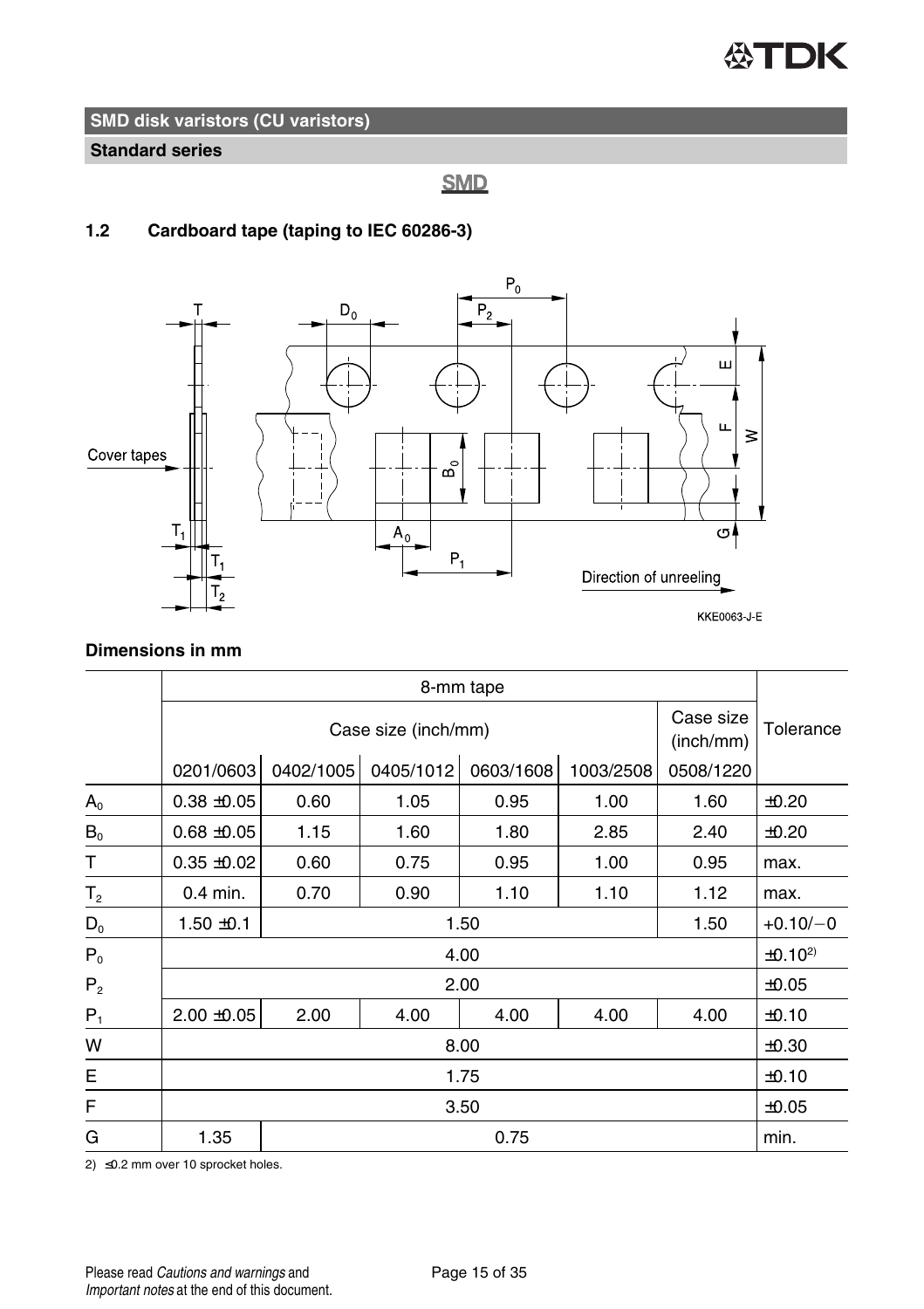#### 怂 TDK

## **SMD disk varistors (CU varistors)**

#### **Standard series**

## **SMD**

#### **Part orientation in tape pocket for cardboard tape**

For discrete chip case sizes 0201, 0402, 0603 and 1003





For array case size 0508 For filter array, case size 0405



#### For array case size 0405





### **Additional taping information**

| Reel material             | Polystyrol (PS)                                                                                                         |
|---------------------------|-------------------------------------------------------------------------------------------------------------------------|
| Tape material             | Cardboard                                                                                                               |
| Tape break force          | min. 10 N                                                                                                               |
| Top cover tape strength   | min. 10 N                                                                                                               |
| Top cover tape peel force | 0.1 to 0.65 N at a peel speed of 300 mm/min                                                                             |
| Tape peel angle           | Angle between top cover tape and the direction of feed<br>during peel off: 165° to 180°                                 |
| Cavity play               | Each part rests in the cavity so that the angle between<br>the part and cavity center line is no more than $20^{\circ}$ |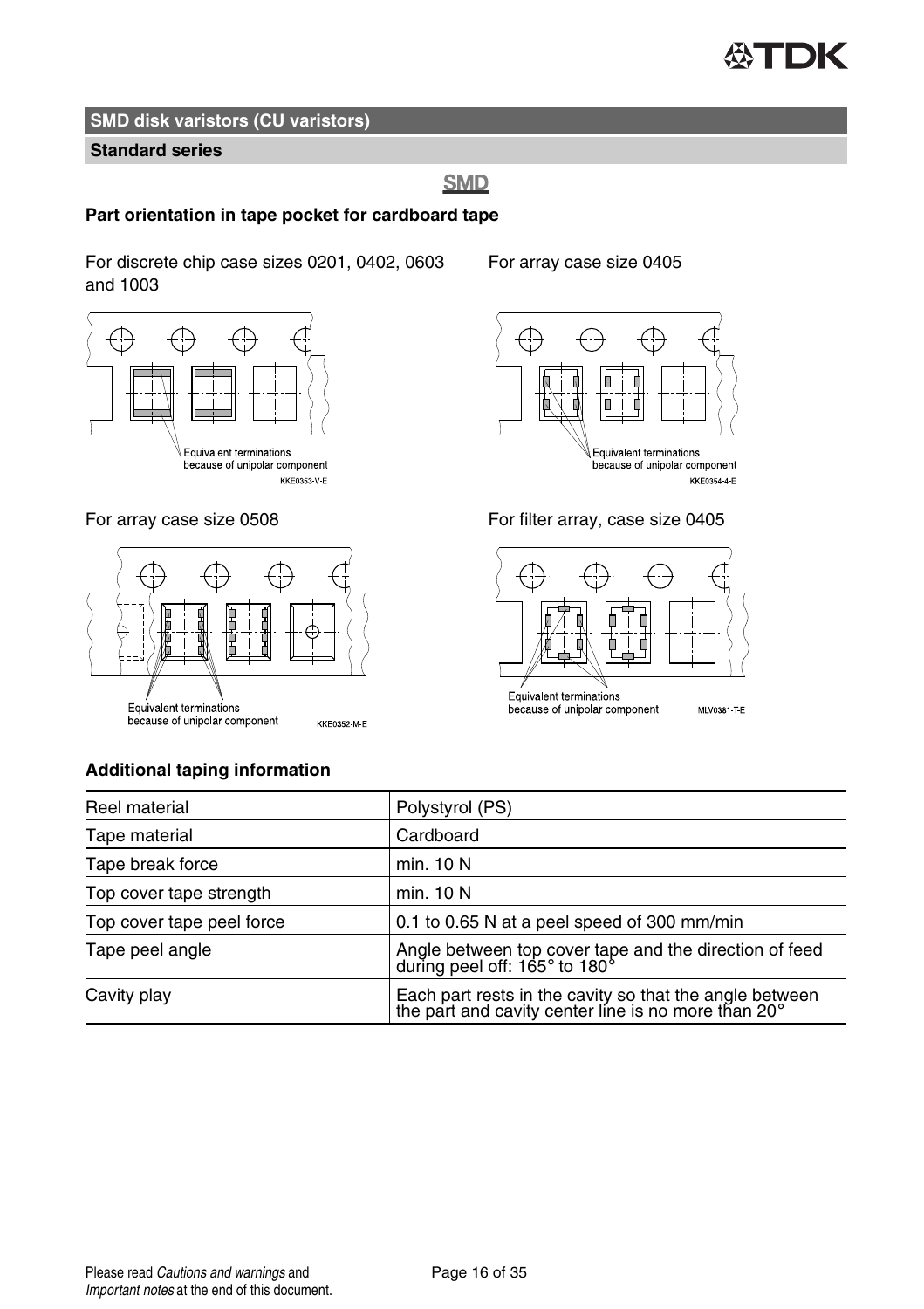

#### **Standard series**

## **SMD**

#### **1.3 Reel packing**



## **Dimensions in mm**

|       | 8-mm tape      |                | 12-mm tape      | 16-mm tape      |                 |
|-------|----------------|----------------|-----------------|-----------------|-----------------|
|       | 180-mm reel    | 330-mm reel    | 180-mm reel     | 330-mm reel     | 330-mm reel     |
| A     | $180 - 3/10$   | $330 - 2.0$    | $180 - 3/10$    | $330 - 2.0$     | $330 - 2.0$     |
| $W_1$ | $8.4 + 1.5/-0$ | $8.4 + 1.5/-0$ | $12.4 + 1.5/-0$ | $12.4 + 1.5/-0$ | $16.4 + 1.5/-0$ |
| W,    | 14.4 max.      | 14.4 max.      | 18.4 max.       | 18.4 max.       | 22.4 max.       |

## **Leader, trailer**

Tape end (Trailer)

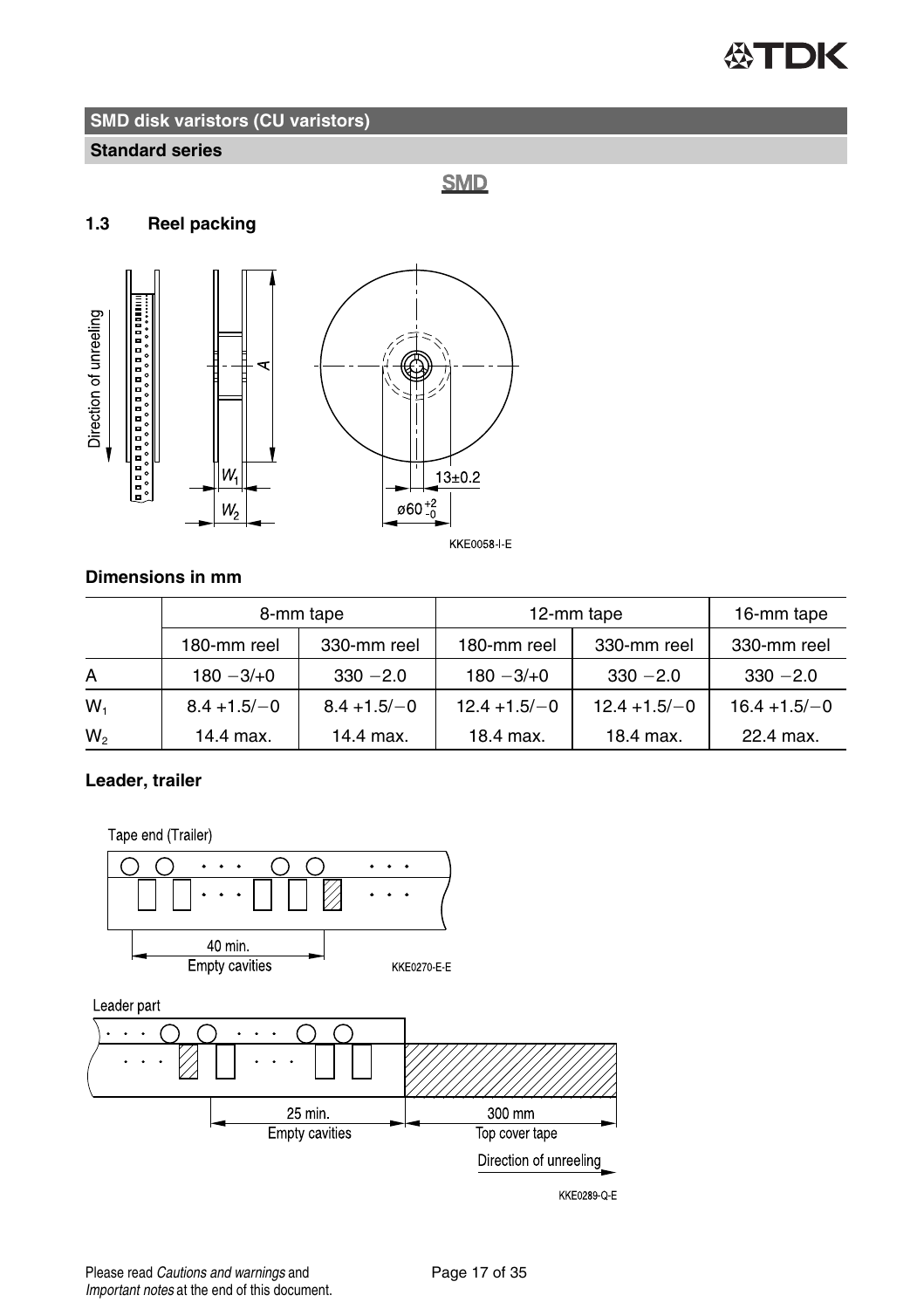**Standard series**

## **SMD**

## **1.4 Packing units for discrete chip and array chip**

|           | i th             | П                        | $\circ$ $\circ$ $\circ$ $\circ$<br>$\Box$<br>П |                          | 330 mm                                              |
|-----------|------------------|--------------------------|------------------------------------------------|--------------------------|-----------------------------------------------------|
| Case size | Chip thickness   | Cardboard tape           | <b>Blister tape</b>                            |                          | $\varnothing$ 180-mm reel $\varnothing$ 330-mm reel |
| inch/mm   | th               | W                        | W                                              | pcs.                     | pcs.                                                |
| 0201/0603 | $0.33$ mm        | 8 mm                     |                                                | 15000                    |                                                     |
| 0402/1005 | $0.6$ mm         | 8 mm                     | $\equiv$                                       | 10000                    | ÷,                                                  |
| 0405/1012 | $0.7$ mm         | 8 mm                     | $\equiv$                                       | 5000                     | $\overline{\phantom{0}}$                            |
| 0506/1216 | $0.5$ mm         |                          | 8 mm                                           | 4000                     | $\overline{\phantom{0}}$                            |
| 0508/1220 | $0.9$ mm         | 8 mm                     | 8 mm                                           | 4000                     |                                                     |
| 0603/1608 | $0.9$ mm         | 8 mm                     | 8 mm                                           | 4000                     | 16000                                               |
| 0612/1632 | $0.9$ mm         | —                        | 8 mm                                           | 3000                     | -                                                   |
| 0805/2012 | $0.7$ mm         |                          | 8 mm                                           | 3000                     |                                                     |
|           | $0.9$ mm         |                          | 8 mm                                           | 3000                     | 12000                                               |
|           | $1.3 \text{ mm}$ |                          | 8 mm                                           | 3000                     | $\overline{\phantom{0}}$                            |
| 1003/2508 | $0.9$ mm         | 8 mm                     |                                                | 4000                     |                                                     |
| 1012/2532 | $1.0 \text{ mm}$ |                          | 8 mm                                           | 2000                     |                                                     |
| 1206/3216 | $0.9$ mm         |                          | 8 mm                                           | 3000                     |                                                     |
|           | $1.3 \text{ mm}$ |                          | 8 mm                                           | 3000                     |                                                     |
|           | $1.4 \text{ mm}$ |                          | 8 mm                                           | 2000                     |                                                     |
|           | $1.6 \text{ mm}$ |                          | 8 mm                                           | 2000                     |                                                     |
| 1210/3225 | $0.9$ mm         |                          | 8 mm                                           | 3000                     |                                                     |
|           | $1.3 \text{ mm}$ |                          | 8 mm                                           | 3000                     |                                                     |
|           | $1.4 \text{ mm}$ |                          | 8 mm                                           | 2000                     |                                                     |
|           | $1.6 \text{ mm}$ |                          | 8 mm                                           | 2000                     |                                                     |
| 1812/4532 | $1.3 \text{ mm}$ |                          | $\overline{12}$ mm                             | 1500                     |                                                     |
|           | $1.4 \text{ mm}$ |                          | $12 \text{ mm}$                                | 1000                     |                                                     |
|           | $1.6$ mm         |                          | $12 \text{ mm}$                                |                          | 4000                                                |
|           | 2.3 mm           |                          | 12 mm                                          |                          | 3000                                                |
| 2220/5750 | $1.3 \text{ mm}$ |                          | $12 \text{ mm}$                                | 1500                     |                                                     |
|           | $1.4 \text{ mm}$ |                          | $12 \text{ mm}$                                | 1000                     |                                                     |
|           | $2.0$ mm         |                          | $\overline{12}$ mm                             |                          | 3000                                                |
|           | $2.3$ mm         |                          | $12 \text{ mm}$                                | $\equiv$                 | 3000                                                |
| 3225      | $3.2 \text{ mm}$ |                          | 16 mm                                          | $\overline{\phantom{0}}$ | 1000                                                |
|           | 4.5 mm           | $\overline{\phantom{0}}$ | $16 \text{ mm}$                                | $\overline{\phantom{0}}$ | 1000                                                |
| 4032      | $3.2$ mm         |                          | 16 mm                                          | $\overline{\phantom{0}}$ | 1000                                                |
|           | 4.5 mm           |                          | $16 \text{ mm}$                                | $\overline{\phantom{0}}$ | 1000                                                |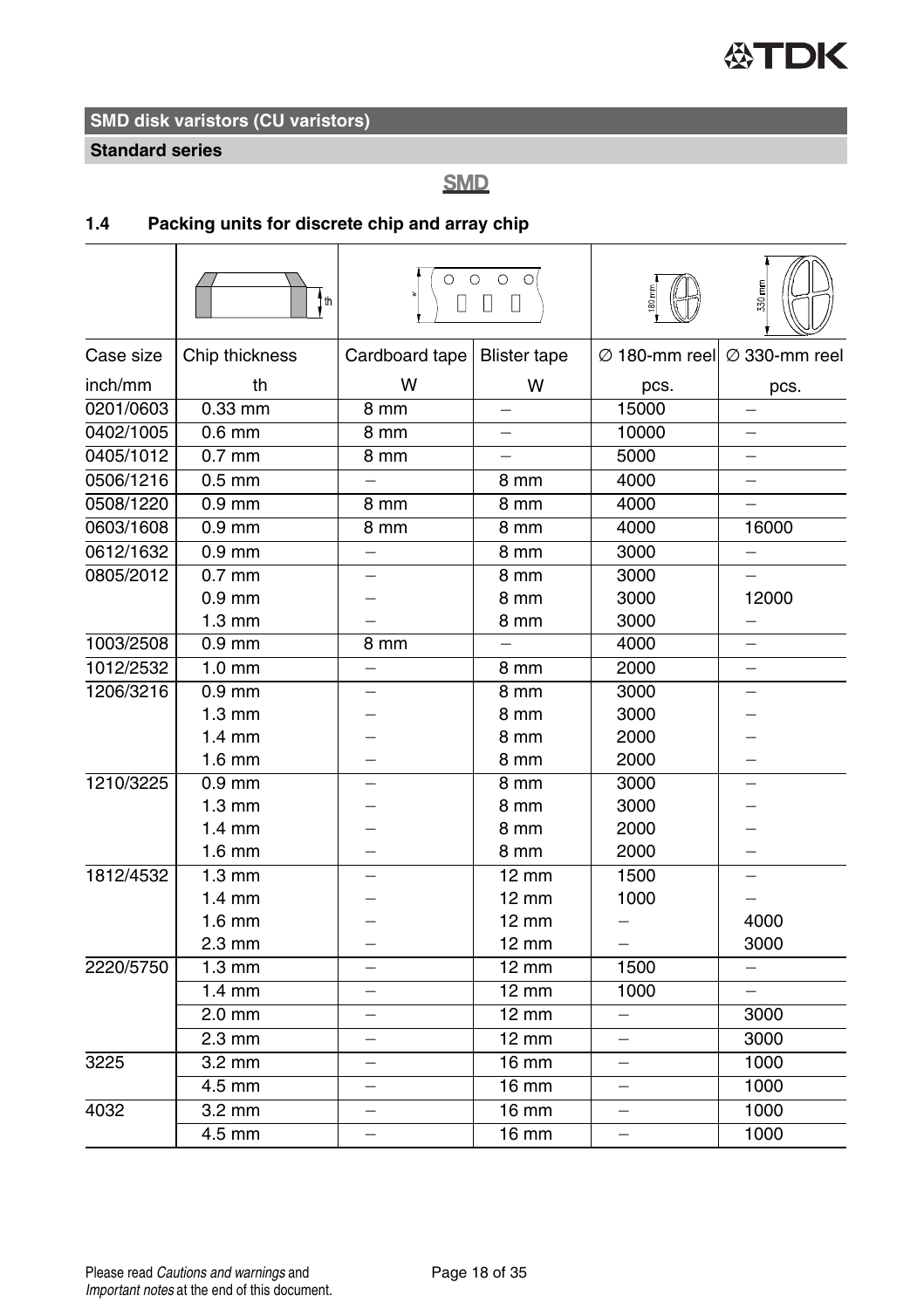

#### **Standard series**

## **SMD**

#### **2 Delivery mode for leaded SHCV varistors**

Standard delivery mode for SHCV types is bulk. Alternative taping modes (AMMO pack or taped on reel) are available upon request.

Packing units for:

| Type             | Pieces |  |
|------------------|--------|--|
| SR <sub>6</sub>  | 2000   |  |
| <b>SR1 / SR2</b> | 1000   |  |

For types not listed in this data book please contact EPCOS.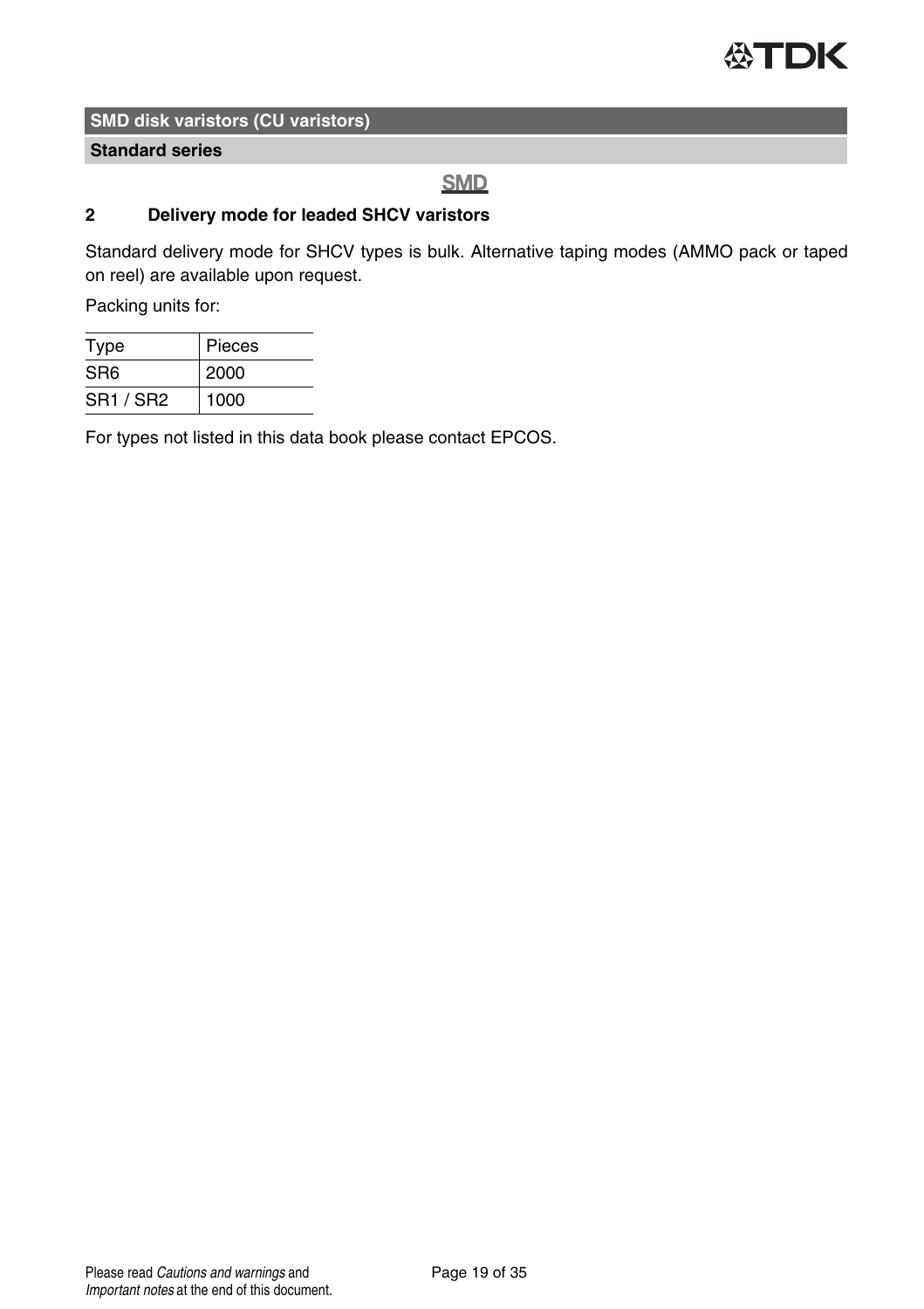

#### **Standard series**

**SMD** 

#### **Soldering directions**

#### **1 Terminations**

#### **1.1 Nickel barrier termination**

The nickel barrier layer of the silver/nickel/tin termination prevents leaching of the silver base metallization layer. This allows great flexibility in the selection of soldering parameters. The tin prevents the nickel layer from oxidizing and thus ensures better wetting by the solder. The nickel barrier termination is suitable for all commonly-used soldering methods.



KKF0484 W F

Multilayer CTVS: Structure of nickel barrier termination

#### **1.2 Silver-palladium termination**

Silver-palladium terminations are used for the large case sizes 1812 and 2220 and for chips intended for conductive adhesion. This metallization improves the resistance of large chips to thermal shock.

In case of conductive adhesion, the silver-palladium metallization reduces susceptibility to corrosion. Silver-palladium termination can be used for smaller case sizes (only chip) for hybrid applications as well. The silver-palladium termination is not approved for lead-free soldering.



Multilayer varistor: Structure of silver-palladium termination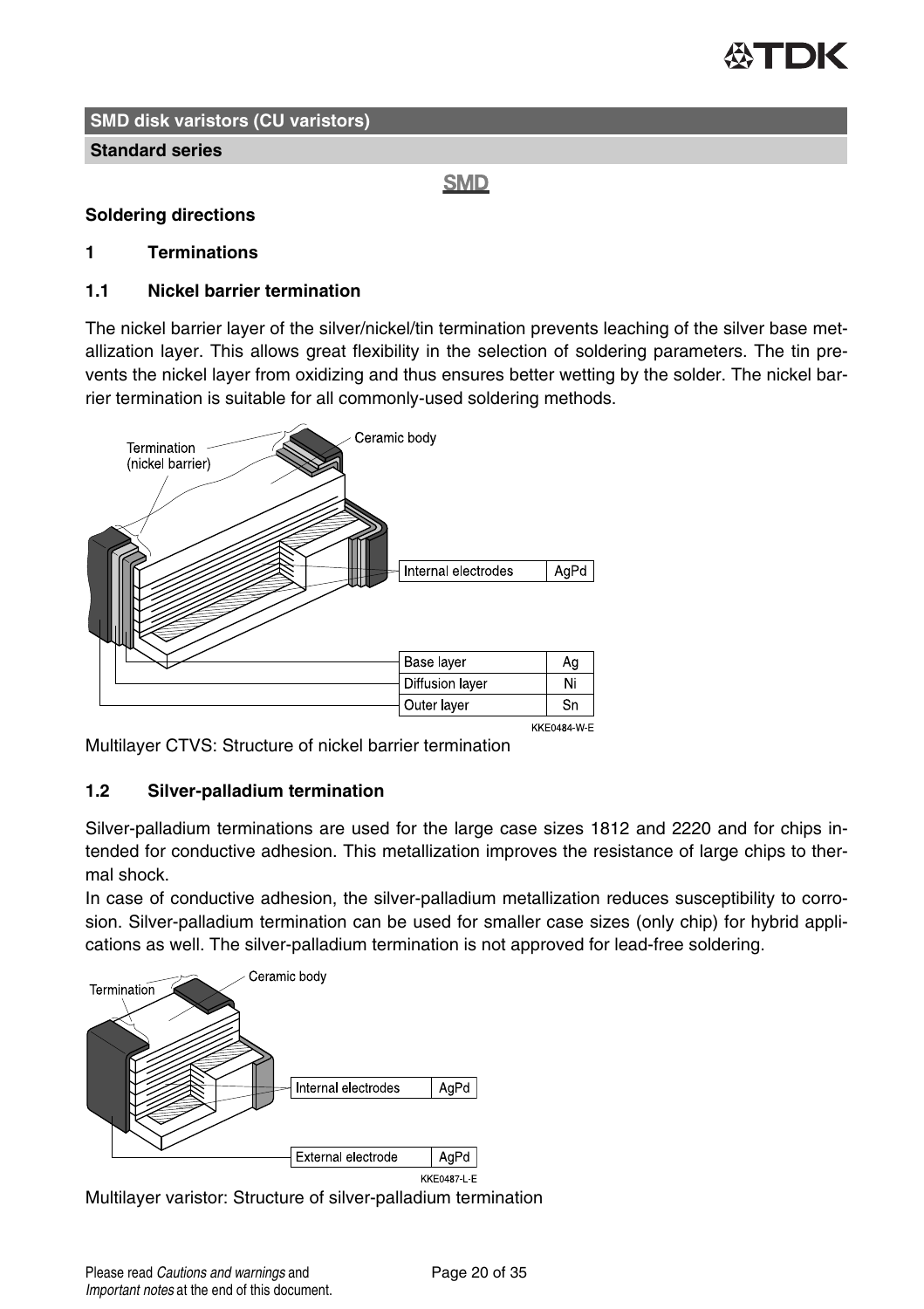

**Standard series**

**SMD** 

#### **1.3 Silver-platinum termination**

Silver-platinum terminations are mainly used for the large case sizes 1812 and 2220. The silverplatinum termination is approved for reflow soldering, SnPb soldering and lead-free soldering with a silver containing solder paste. In case of SnPb soldering, a solder paste Sn62Pb36Ag2 is recommended. For lead-free reflow soldering, a solder paste SAC, e.g. Sn95.5Ag3.8Cu0.7, is recommended.



Multilayer varistor: Structure of silver-platinum termination

#### **2 Recommended soldering temperature profiles**

#### **2.1 Reflow soldering temperature profile**

#### **Recommended temperature characteristic for reflow soldering following JEDEC J-STD-020D**



Please read Cautions and warnings and Page 21 of 35 Important notes at the end of this document.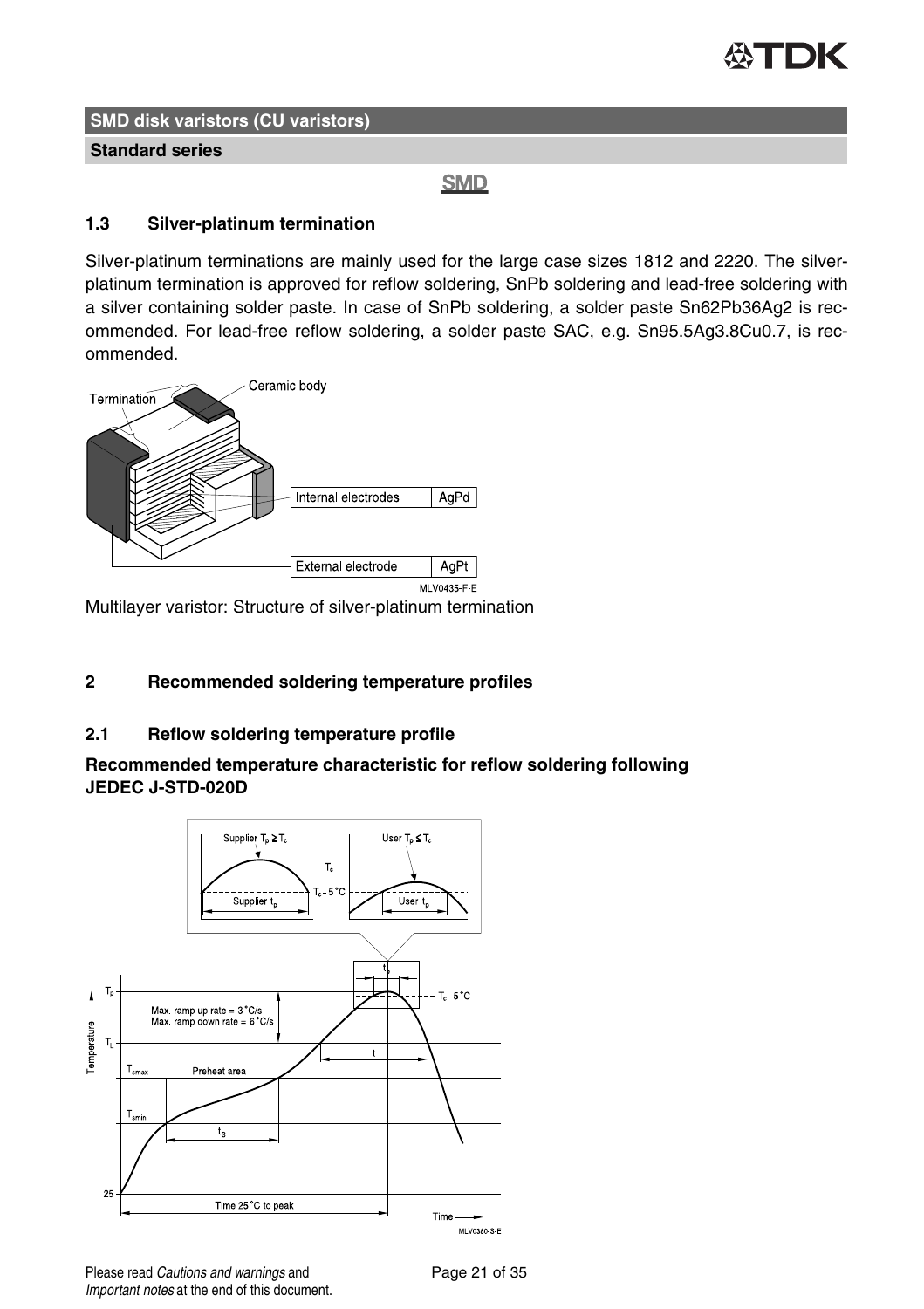**Standard series**

## **SMD**

| <b>Profile feature</b>                                                        |                                             | Sn-Pb eutectic assembly      | Pb-free assembly             |
|-------------------------------------------------------------------------------|---------------------------------------------|------------------------------|------------------------------|
| Preheat and soak                                                              |                                             |                              |                              |
| - Temperature min                                                             | ${\mathsf T}_{\mathsf{smin}}$               | 100 °C                       | 150 $\degree$ C              |
| - Temperature max                                                             | $T_{\rm smax}$                              | 150 $\degree$ C              | 200 $°C$                     |
| - Time                                                                        | $t_{\rm smin}$ to $t_{\rm smax}$            | 60120s                       | 60  180 s                    |
| Average ramp-up rate                                                          | ${\sf T}_{\sf smax}$ to ${\sf T}_{\sf p}$ . | $3^{\circ}$ C/s max.         | $3^{\circ}$ C/s max.         |
| Liquidous temperature                                                         | Т,                                          | 183 °C                       | 217 $\degree$ C              |
| Time at liquidous                                                             | t,                                          | 60150s                       | 60150s                       |
| Peak package body temperature                                                 | $T_n$ <sup>1)</sup>                         | 220 °C  235 °C <sup>2)</sup> | 245 °C  260 °C <sup>2)</sup> |
| Time $(t_P)^3$ within 5 °C of specified<br>classification temperature $(T_c)$ |                                             | $20 s^{3}$                   | $30 s^{3}$                   |
| Average ramp-down rate                                                        | $T_{p}$ to $T_{\text{smax}}$                | $6°C/s$ max.                 | $6^{\circ}$ C/s max.         |
| Time 25 °C to peak temperature                                                |                                             | maximum 6 min                | maximum 8 min                |

1) Tolerance for peak profile temperature  $(T_P)$  is defined as a supplier minimum and a user maximum.

2) Depending on package thickness. For details please refer to JEDEC J-STD-020D.

3) Tolerance for time at peak profile temperature  $(t_P)$  is defined as a supplier minimum and a user maximum.

**Note:** All temperatures refer to topside of the package, measured on the package body surface. Number of reflow cycles: 3

#### **2.2 Wave soldering temperature profile**

Temperature characteristics at component terminal with dual-wave soldering



Please read Cautions and warnings and <br>
Page 22 of 35 Important notes at the end of this document.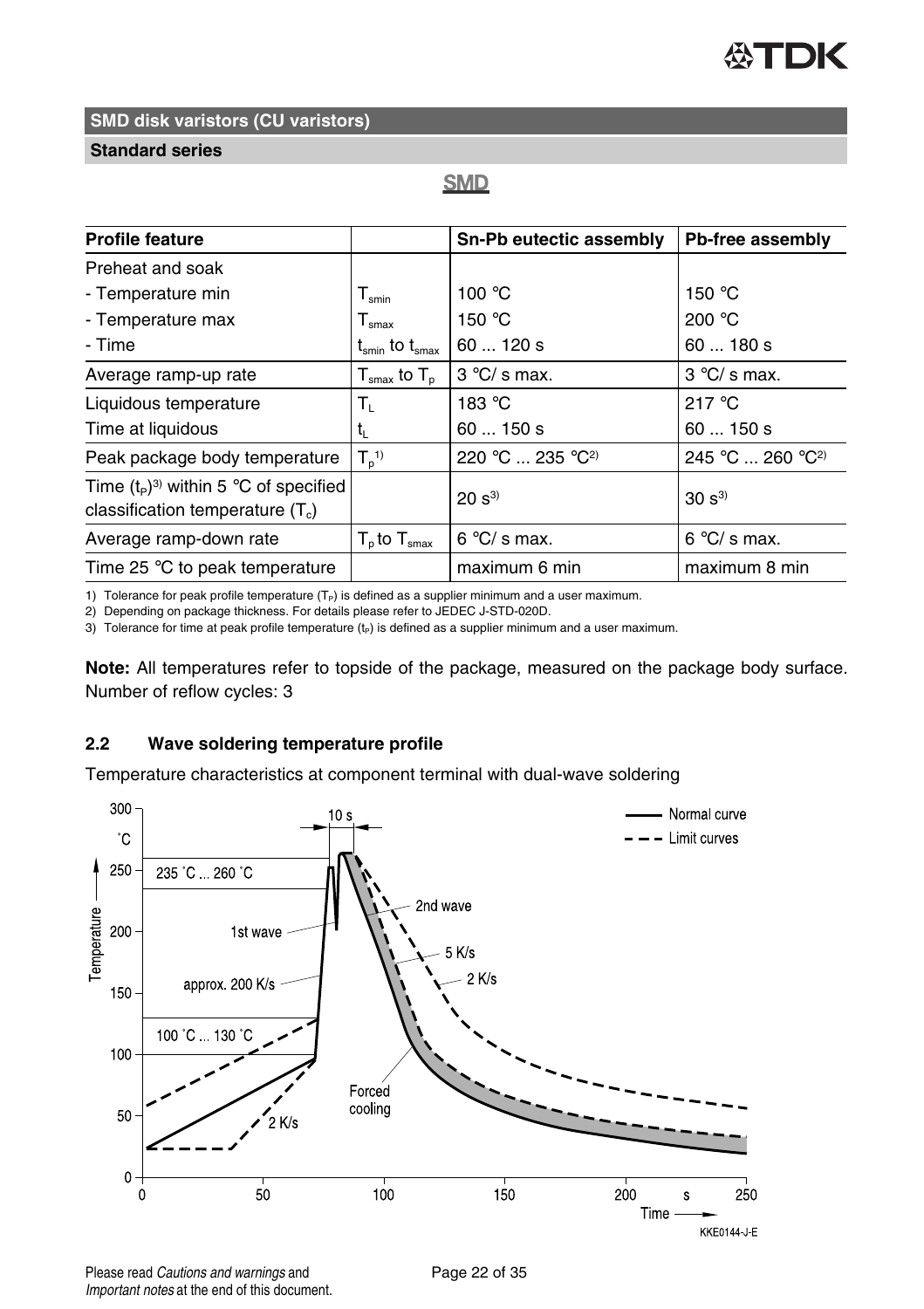

#### **Standard series**

#### **SMD**

#### **2.3 Lead-free soldering processes**

EPCOS multilayer CTVS with AgNiSn termination are designed for the requirements of lead-free soldering processes only.

Soldering temperature profiles to JEDEC J-STD-020D, IEC 60068-2-58 and ZVEI recommendations.

#### **3 Recommended soldering methods - type-specific releases by EPCOS**

#### **3.1 Overview**

|                        |            | Reflow soldering |           | Wave soldering |           |
|------------------------|------------|------------------|-----------|----------------|-----------|
| Type                   | Case size  | SnPb             | Lead-free | SnPb           | Lead-free |
| CT / CD                | 0201/0402  | Approved         | Approved  | <b>No</b>      | No        |
| CT / CD                | 0603  2220 | Approved         | Approved  | Approved       | Approved  |
| CN                     | 0603  2220 | Approved         | No        | Approved       | No        |
| CNK2                   | 1812, 2220 | Approved         | Approved  | <b>No</b>      | No        |
| Arrays                 | 0405  1012 | Approved         | Approved  | <b>No</b>      | No        |
| <b>ESD/EMI filters</b> | 0405, 0508 | Approved         | Approved  | <b>No</b>      | No        |
| CU                     | 3225, 4032 | Approved         | Approved  | Approved       | Approved  |
| <b>SHCV</b>            |            | No               | No        | Approved       | Approved  |

#### **3.2 Nickel barrier and AgPt terminated multilayer CTVS**

All EPCOS MLVs with nickel barrier and AgPt termination are suitable and fully qualiyfied for leadfree soldering. The nickel barrier layer is 100% matte tin-plated.

#### **3.3 Silver-palladium terminated MLVs**

AgPd-terminated MLVs are mainly designed for conductive adhesion technology on hybrid material. Additionally MLVs with AgPd termination are suitable for reflow and wave soldering with SnPb solder.

#### **Note:**

Lead-free soldering is not approved for MLVs with AgPd termination.

#### **3.4 Silver-platinum terminated MLVs**

The silver-platinum termination is approved for reflow soldering, SnPb soldering and lead-free with a silver containing solder paste. In case of SnPb soldering, a solder paste Sn62Pb36Ag2 is recommended. For lead-free reflow soldering, a solder paste SAC, e.g. Sn95.5Ag3.8Cu0.7, is recommended.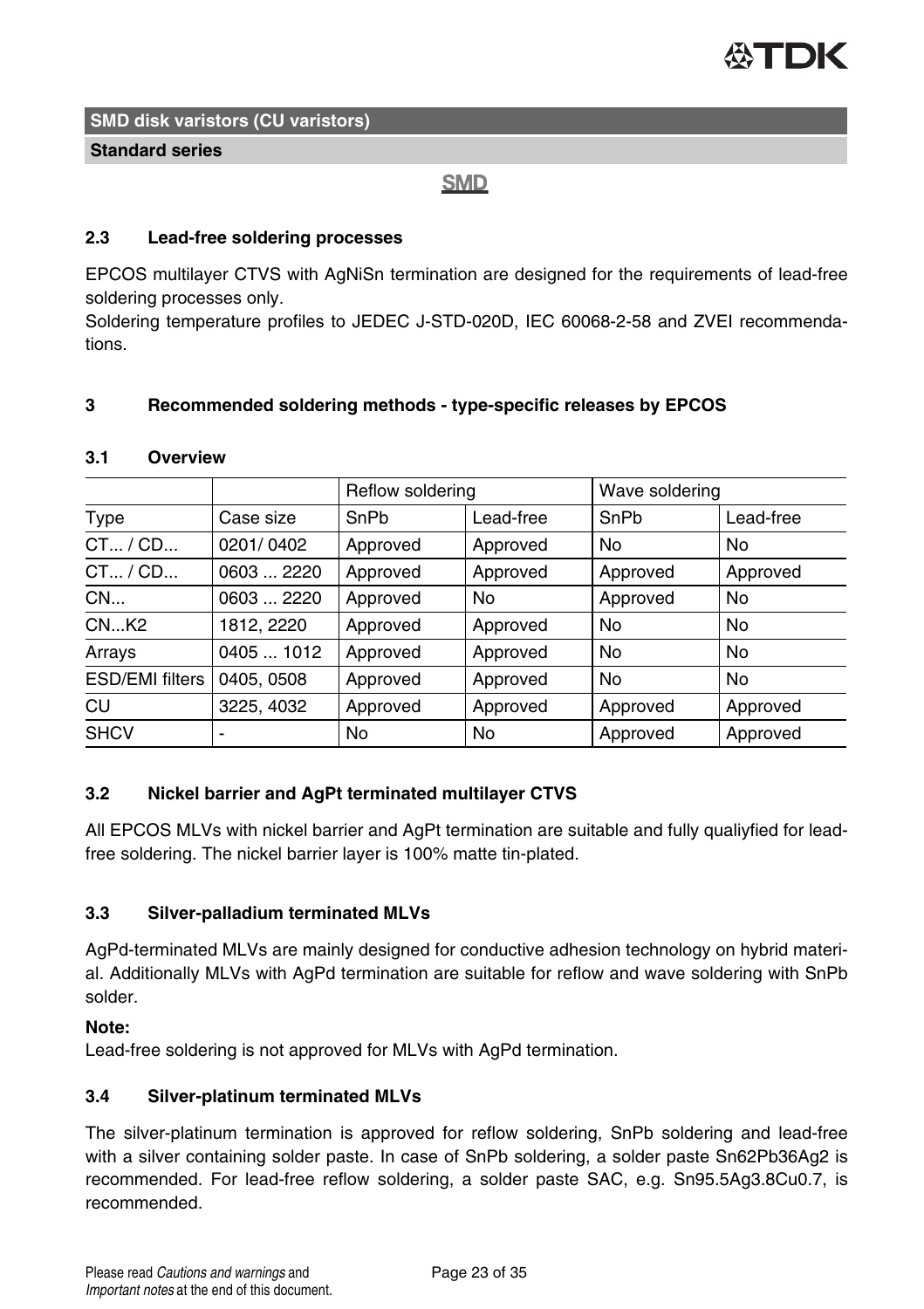

#### **Standard series**

#### **SMD**

#### **3.5 Tinned copper alloy**

All EPCOS CU types with tinned termination are approved for lead-free and SnPb soldering.

#### **3.6 Tinned iron wire**

All EPCOS SHCV types with tinned termination are approved for lead-free and SnPb soldering.

#### **4 Solder joint profiles / solder quantity**

#### **4.1 Nickel barrier termination**

If the meniscus height is too low, that means the solder quantity is too low, the solder joint may break, i.e. the component becomes detached from the joint. This problem is sometimes interpreted as leaching of the external terminations.

If the solder meniscus is too high, i.e. the solder quantity is too large, the vise effect may occur. As the solder cools down, the solder contracts in the direction of the component. If there is too much solder on the component, it has no leeway to evade the stress and may break, as in a vise.

The figures below show good and poor solder joints for dual-wave and infrared soldering.

#### **4.1.1 Solder joint profiles for nickel barrier termination - dual-wave soldering**





Too much solder Pad geometry too large, not soldered in preferred direction **KKE0288 H E** 

Good and poor solder joints caused by amount of solder in dual-wave soldering.

**4.1.2 Solder joint profiles for nickel barrier termination / silver-palladium / silver-platinum termination - reflow soldering**





Too much solder Pad geometry too large

**KKE0071 A E**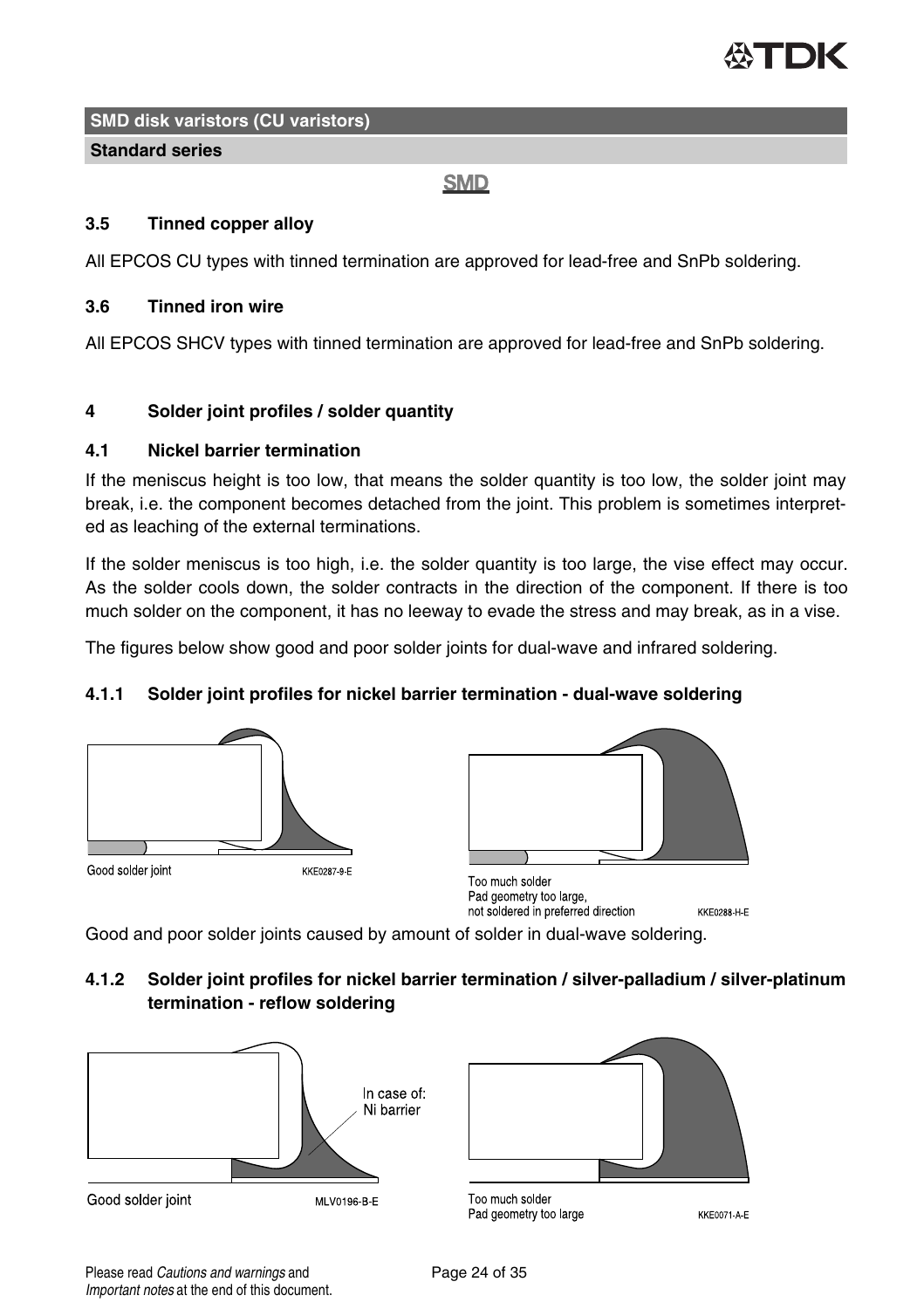## **SMD disk varistors (CU varistors) Standard series SMD** In case of: AaPd/AaPt Ni-Barrier Good solder joint KKE0070-2-E Poor wetting **KKF0072 LF**

Good and poor solder joints caused by amount of solder in reflow soldering.

#### **5 Conductive adhesion**



Attaching surface-mounted devices (SMDs) with electrically conductive adhesives is a commercially attractive method of component connection to supplement or even replace conventional soldering methods.

Electrically conductive adhesives consist of a non-conductive plastic (epoxy resin, polyimide or silicon) in which electrically conductive metal particles (gold, silver, palladium, nickel, etc) are embedded. Electrical conduction is effected by contact between the metal particles.

Adhesion is particularly suitable for meeting the demands of hybrid technology. The adhesives can be deposited ready for production requirements by screen printing, stamping or by dispensers. As shown in the following table, conductive adhesion involves two work operations fewer than soldering.

| <b>Reflow soldering</b>   | Wave soldering | <b>Conductive adhesion</b>       |
|---------------------------|----------------|----------------------------------|
| Screen-print solder paste | Apply glue dot | Screen-print conductive adhesive |
| Mount SMD                 | Mount SMD      | Mount SMD                        |
| Predry solder paste       | Cure glue      | Cure adhesive                    |
| Reflow soldering          | Wave soldering | Inspect                          |
| Wash                      | Wash           |                                  |
| Inspect                   | Inspect        |                                  |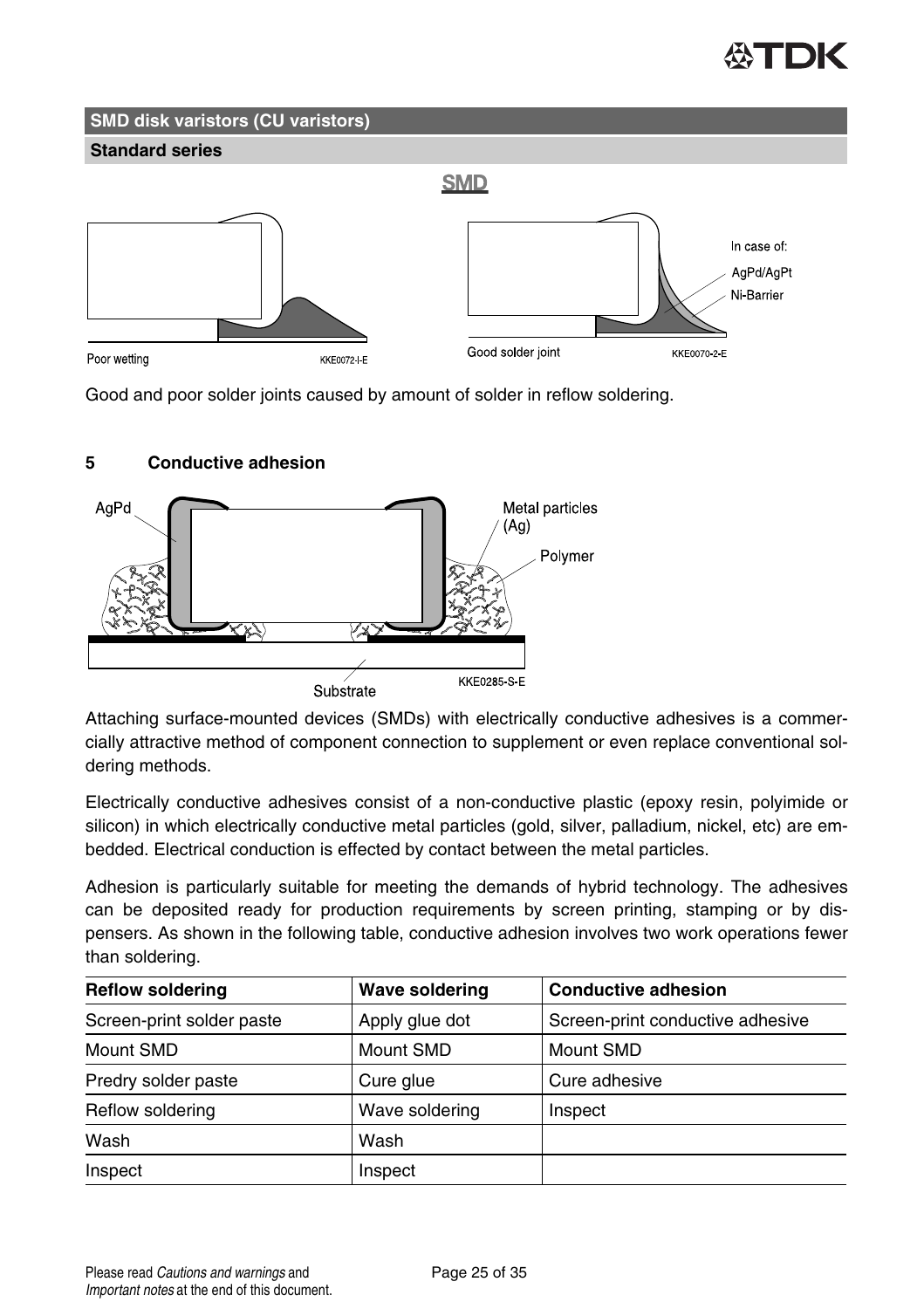#### **Standard series**

## **SMD**

A further advantage of adhesion is that the components are subjected to virtually no temperature shock at all. The curing temperatures of the adhesives are between 120 °C and 180 °C, typical curing times are between 30 minutes and one hour.

The bending strength of glued chips is, in comparison with that of soldered chips, higher by a factor of at least 2, as is to be expected due to the elasticity of the glued joints.

The lower conductivity of conductive adhesive may lead to higher contact resistance and thus result in electrical data different to those of soldered components. Users must pay special attention to this in RF applications.

| 6 | <b>Solderability tests</b> |  |
|---|----------------------------|--|
|---|----------------------------|--|

| Test                                                                                  | Standard                 | <b>Test conditions</b><br>Sn-Pb soldering                                                                                          | Test conditions<br>Pb-free soldering                                                                                                          | Criteria/ test results                                                                           |
|---------------------------------------------------------------------------------------|--------------------------|------------------------------------------------------------------------------------------------------------------------------------|-----------------------------------------------------------------------------------------------------------------------------------------------|--------------------------------------------------------------------------------------------------|
| Wettability                                                                           | <b>IEC</b><br>60068-2-58 | Immersion in<br>60/40 SnPb solder<br>using non-activated<br>flux at $215 \pm 3$ °C<br>for $3 \pm 0.3$ s                            | Immersion in<br>Sn96.5Ag3.0Cu0.5<br>solder using non- or<br>low activated flux<br>at 245 $\pm$ 5 °C<br>for $3 \pm 0.3$ s                      | Covering of 95% of<br>end termination.<br>checked by visual<br>inspection                        |
| Leaching<br>resistance                                                                | IFC<br>60068-2-58        | Immersion in<br>60/40 SnPb<br>solder using<br>mildly activated flux<br>without preheating<br>at $260 \pm 5$ °C<br>for $10 \pm 1$ s | Immersion in<br>Sn96.5Ag3.0Cu0.5<br>solder using non- or<br>low activated flux<br>without preheating<br>at $255 \pm 5$ °C<br>for $10 \pm 1$ s | No leaching of<br>contacts                                                                       |
| Thermal shock<br>(solder shock)                                                       |                          | Dip soldering at<br>300 $°C/5$ s                                                                                                   | Dip soldering at<br>300 $\degree$ C/5 s                                                                                                       | No deterioration of<br>electrical parameters.<br>Capacitance change:<br>$\leq$ +15%              |
| Tests of resistance<br>to soldering heat<br>for SMDs                                  | IFC<br>60068-2-58        | Immersion in<br>60/40 SnPb for 10 s<br>at 260 °C                                                                                   | Immersion in<br>Sn96.5Ag3.0Cu0.5<br>for 10 s at 260 $\degree$ C                                                                               | Change of varistor<br>voltage:<br>$\leq \pm 5\%$                                                 |
| Tests of resistance<br>to soldering heat<br>for radial leaded<br>components<br>(SHCV) | <b>IEC</b><br>60068-2-20 | Immersion<br>of leads in<br>60/40 SnPb<br>for 10 s at 260 $^{\circ}$ C                                                             | Immersion<br>of leads in<br>Sn96.5Ag3.0Cu0.5<br>for 10 s at 260 $\degree$ C                                                                   | Change of varistor<br>voltage: $\leq \pm 5\%$<br>Change of<br>capacitance X7R:<br>$\le -5/+10\%$ |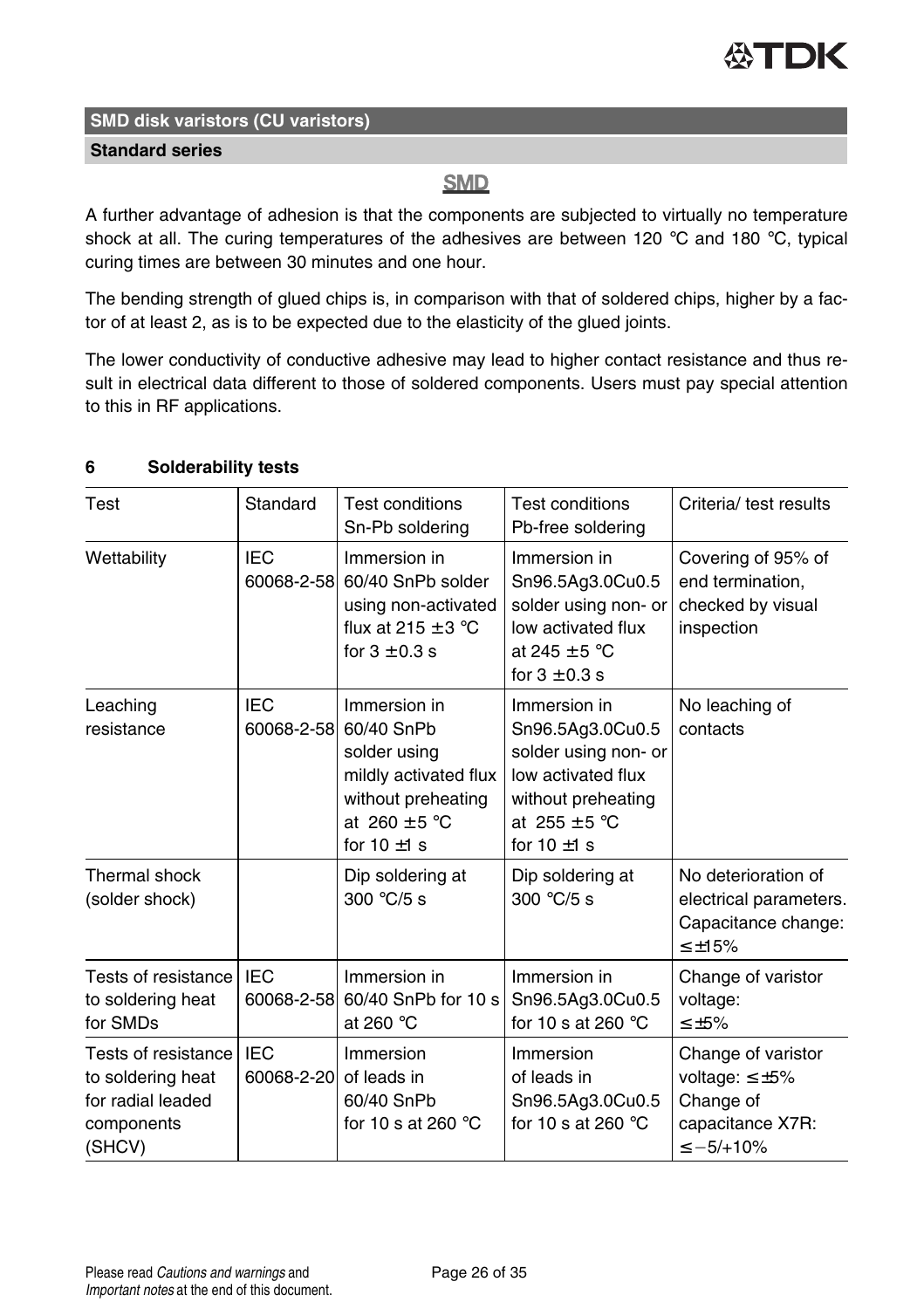

B

**KKE0313-2** 

#### **SMD disk varistors (CU varistors)**

#### **Standard series**

**SMD** 

#### **Note: Leaching of the termination**

Effective area at the termination might be lost if the soldering temperature and/or immersion time are not kept within the recommended conditions. Leaching of the outer electrode should not exceed 25% of the chip end area (full length of the edge A-B-C-D) and 25% of the length A-B, shown below as mounted on substrate.



As a single chip and a substrate As mounted on substrate

#### **7 Notes for proper soldering**

#### **7.1 Preheating and cooling**

■ According to JEDEC J-STD-020D. Please refer to chapter 2.

#### **7.2 Repair / rework**

Manual soldering with a soldering iron must be avoided, hot-air methods are recommended for rework purposes.

#### **7.3 Cleaning**

All environmentally compatible agents are suitable for cleaning. Select the appropriate cleaning solution according to the type of flux used. The temperature difference between the components and cleaning liquid must not be greater than 100  $^{\circ}$ C. Ultrasonic cleaning should be carried out with the utmost caution. Too high ultrasonic power can impair the adhesive strength of the metallized surfaces.

#### **7.4 Solder paste printing (reflow soldering)**

An excessive application of solder paste results in too high a solder fillet, thus making the chip more susceptible to mechanical and thermal stress. Too little solder paste reduces the adhesive strength on the outer electrodes and thus weakens the bonding to the PCB. The solder should be applied smoothly to the end surface.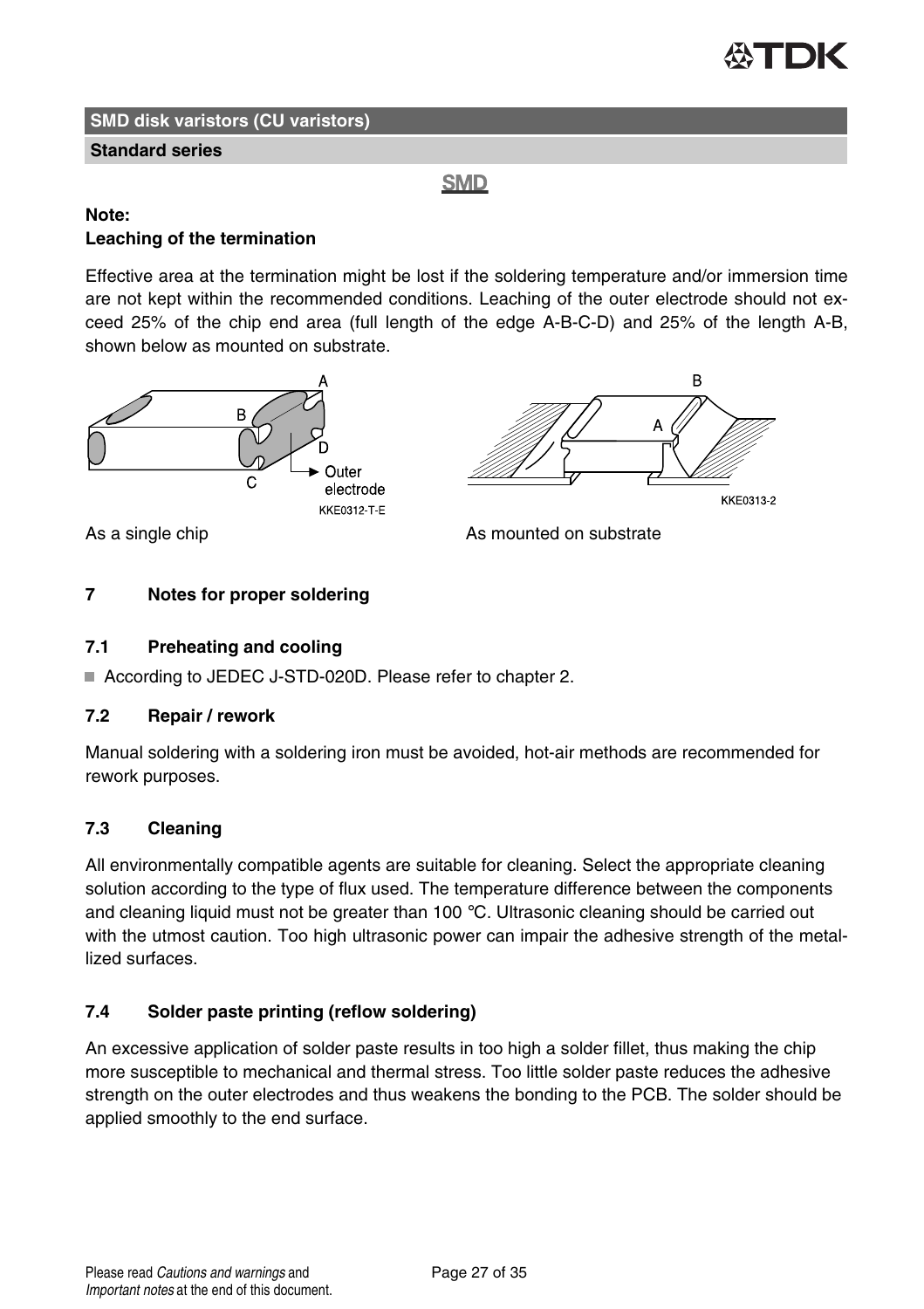

**Standard series**

**SMD** 

#### **7.5 Adhesive application**

Thin or insufficient adhesive causes chips to loosen or become disconnected during curing. Low viscosity of the adhesive causes chips to slip after mounting. It is advised to consult the manufacturer of the adhesive on proper usage and amounts of adhesive to use.

#### **7.6 Selection of flux**

Used flux should have less than or equal to 0.1 wt % of halogenated content, since flux residue after soldering could lead to corrosion of the termination and/or increased leakage current on the surface of the component. Strong acidic flux must not be used. The amount of flux applied should be carefully controlled, since an excess may generate flux gas, which in turn is detrimental to solderability.

## **7.7 Storage of CTVSs**

Solderability is guaranteed for one year from date of delivery for multilayer varistors, CeraDiodes and ESD/EMI filters (half a year for chips with AgPd and AgPt terminations) and two years for SHCV and CU components, provided that components are stored in their original packages.

Storage temperature:  $-25 °C$  to +45 °C

Relative humidity:  $\leq 75\%$  annual average,  $\leq 95\%$  on 30 days a year

The solderability of the external electrodes may deteriorate if SMDs and leaded components are stored where they are exposed to high humidity, dust or harmful gas (hydrogen chloride, sulfurous acid gas or hydrogen sulfide).

Do not store SMDs and leaded components where they are exposed to heat or direct sunlight. Otherwise the packing material may be deformed or SMDs/ leaded components may stick together, causing problems during mounting.

After opening the factory seals, such as polyvinyl-sealed packages, it is recommended to use the SMDs or leaded components as soon as possible.

#### **7.8 Placement of components on circuit board**

Especially in the case of dual-wave soldering, it is of advantage to place the components on the board before soldering in that way that their two terminals do not enter the solder bath at different times.

Ideally, both terminals should be wetted simultaneously.

## **7.9 Soldering cautions**

- An excessively long soldering time or high soldering temperature results in leaching of the outer electrodes, causing poor adhesion and a change of electrical properties of the varistor due to the loss of contact between electrodes and termination.
- Wave soldering must not be applied for MLVs designated for reflow soldering only.
- Keep the recommended down-cooling rate.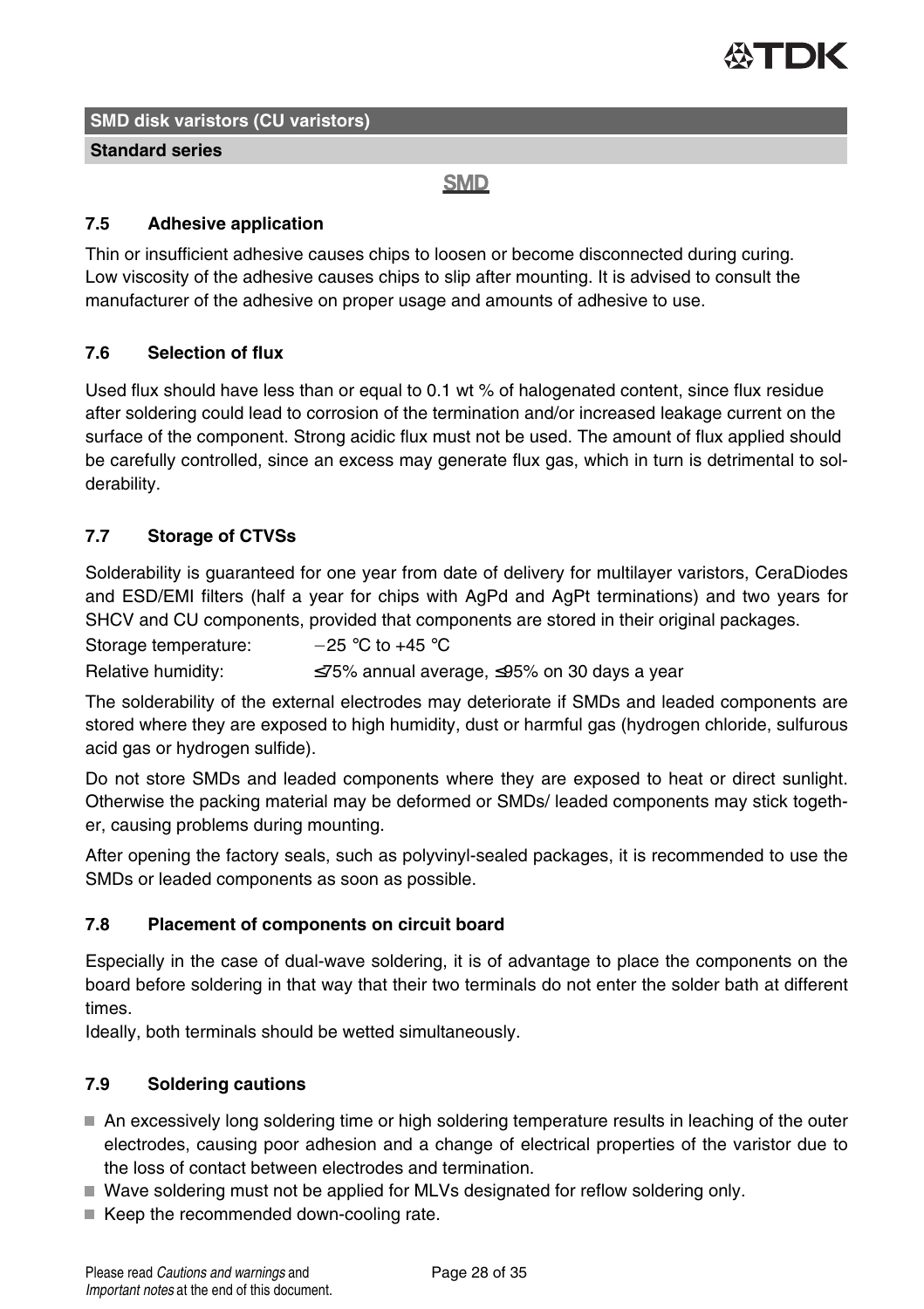

**Standard series**

**SMD** 

### **7.10 Standards**

CECC 00802 IEC 60068-2-58 IEC 60068-2-20 JEDEC J-STD-020D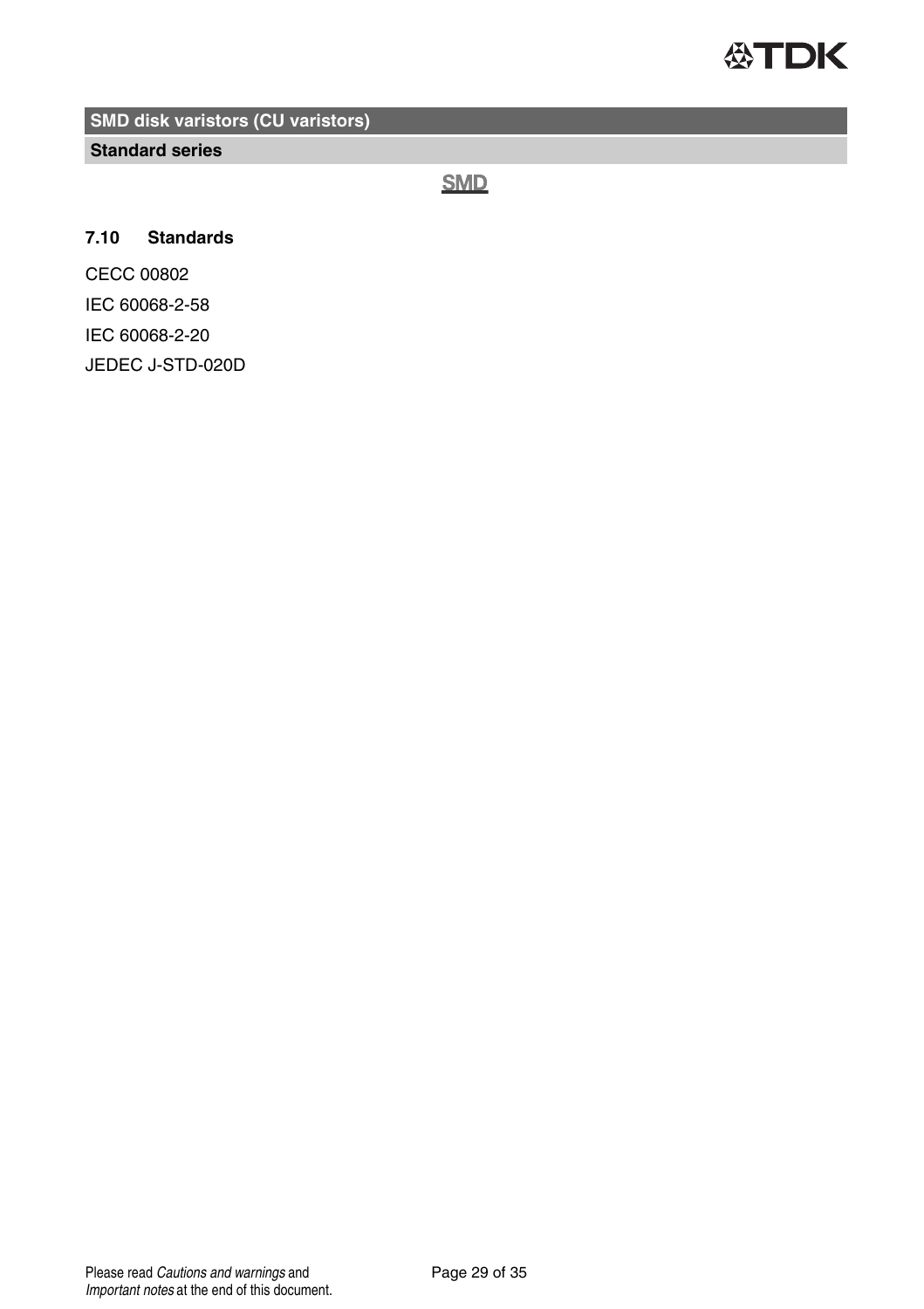

#### **Standard series**

## **SMD**

## **Symbols and terms**

| Symbol                    | Term                                                       |
|---------------------------|------------------------------------------------------------|
| $C_{\text{line,typ}}$     | Typical capacitance per line                               |
| $C_{\text{max}}$          | Maximum capacitance                                        |
| $C_{\text{min}}$          | Minimum capacitance                                        |
| $\mathbf{C}_{\text{nom}}$ | Nominal capacitance                                        |
| $\Delta C_{\text{nom}}$   | Tolerance of nominal capacitance                           |
| $\mathbf{C}_{\text{typ}}$ | Typical capacitance                                        |
| $t_{\text{cut-off,min}}$  | Minimum cut-off frequency                                  |
|                           | Current                                                    |
| $I_{clamp}$               | Clamping current                                           |
| I <sub>leak</sub>         | Leakage current                                            |
| $I_{\text{leak,typ}}$     | Typical leakage current                                    |
| $I_{PP}$                  | Peak pulse current                                         |
| I <sub>surge,max</sub>    | Maximum surge current (also termed peak current)           |
| LCT                       | Lower category temperature                                 |
| $L_{\text{typ}}$          | Typical inductance                                         |
| $P_{\text{diss.max}}$     | Maximum power dissipation                                  |
| $P_{\sf pp}$              | Peak pulse power                                           |
| $R_{ins}$                 | Insulation resistance                                      |
| $R_{min}$                 | Minimum resistance                                         |
| $R_{\rm S}$               | Resistance per line                                        |
| $T_{A}$                   | Ambient temperature                                        |
| $T_{op}$                  | Operating temperature                                      |
| $T_{\text{stg}}$          | Storage temperature                                        |
| t,                        | Duration of equivalent rectangular wave                    |
| $t_{resp}$                | Response time                                              |
| UCT                       | Upper category temperature                                 |
| v                         | Voltage                                                    |
| $V_{BR,min}$              | Minimum breakdown voltage                                  |
| $V_{\text{clamp,max}}$    | Maximum clamping voltage                                   |
| $V_{DC,max}$              | Maximum DC operating voltage (also termed working voltage) |
| $V_{ESD.air}$             | Air discharge ESD capability                               |
| V <sub>ESD,contact</sub>  | Contact discharge ESD capability                           |
| $V_{jump}$                | Maximum jump start voltage                                 |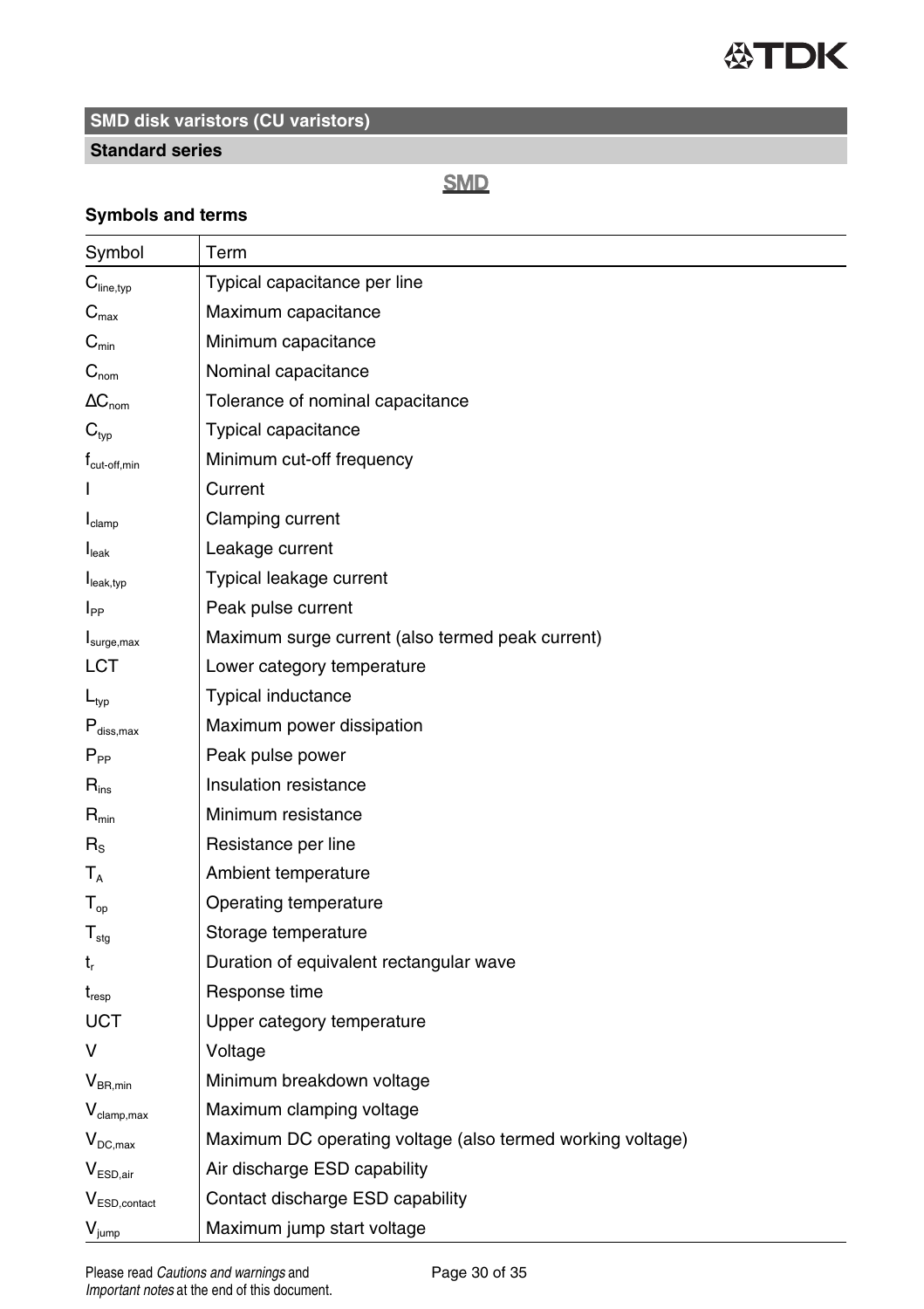

## **Standard series**

## **SMD**

| $V_{\text{RMS},\text{max}}$ | Maximum AC operating voltage, root-mean-square value     |
|-----------------------------|----------------------------------------------------------|
| $V_{\rm v}$                 | Varistor voltage (also termed breakdown voltage)         |
| $V_{V,min}$                 | Minimum varistor voltage                                 |
| $V_{V,max}$                 | Maximum varistor voltage                                 |
| $\Delta V_{V}$              | Tolerance of varistor voltage                            |
| $W_{LD}$                    | Maximum load dump                                        |
| $W_{\text{max}}$            | Maximum energy absorption (also termed transient energy) |
| $\alpha_{\text{typ}}$       | Typical insertion loss                                   |
| e                           | Lead spacing                                             |
| ≪*≫                         | Maximum possible application conditions                  |

All dimensions are given in mm.

The commas used in numerical values denote decimal points.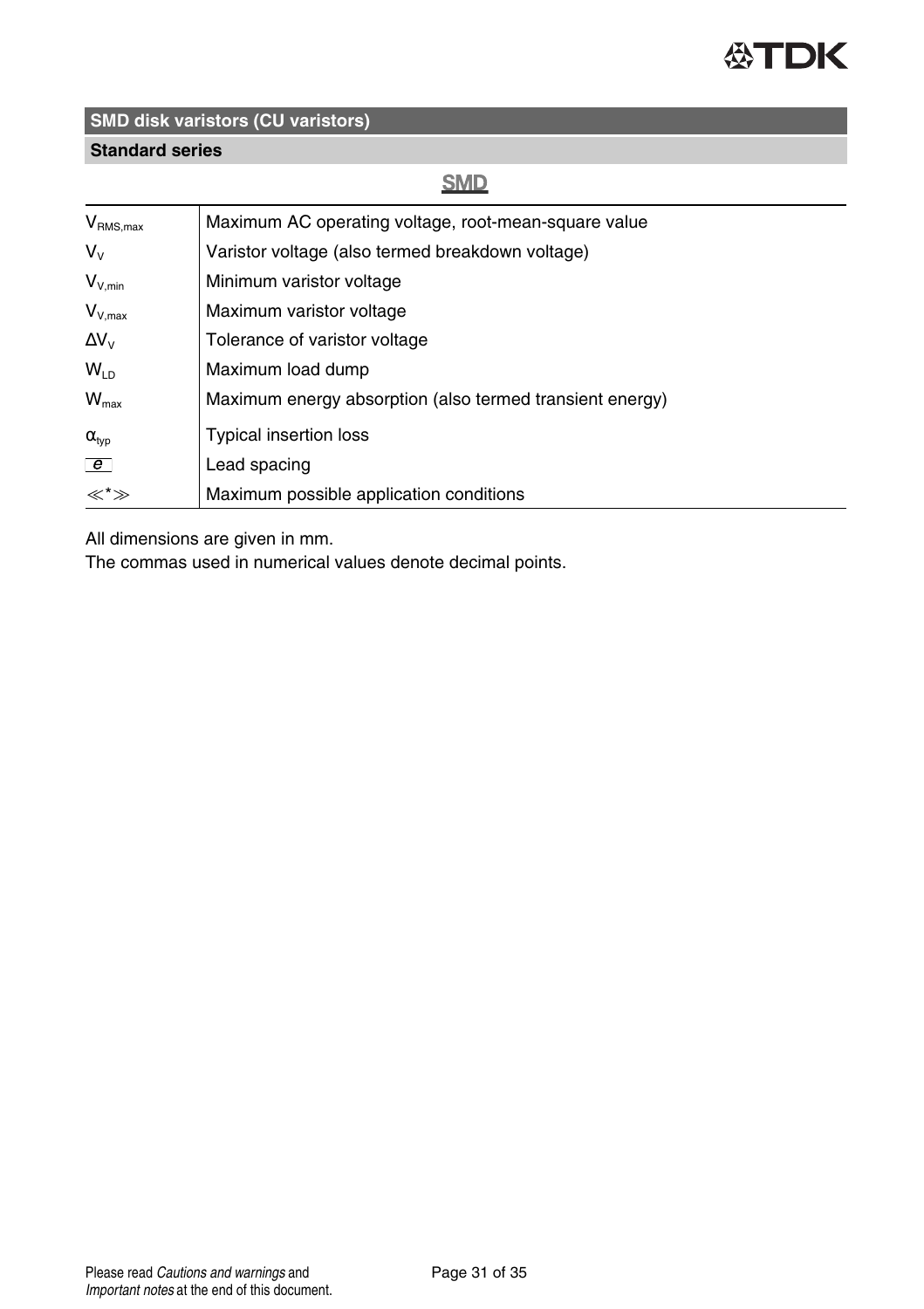

#### **Standard series**

#### **SMD**

#### **Cautions and warnings**

#### **General**

Some parts of this publication contain statements about the suitability of our ceramic transient voltage suppressor (CTVS) components (multilayer varistors (MLVs), CeraDiodes, ESD/EMI filters, SMD disk varistors (CU types), leaded transient voltage/ RFI suppressors (SHCV types)) for certain areas of application, including recommendations about incorporation/design-in of these products into customer applications. The statements are based on our knowledge of typical requirements often made of our CTVS devices in the particular areas. We nevertheless expressly point out that such statements cannot be regarded as binding statements about the suitability of our CTVS components for a particular customer application. As a rule, EPCOS is either unfamiliar with individual customer applications or less familiar with them than the customers themselves. For these reasons, it is always incumbent on the customer to check and decide whether the CTVS devices with the properties described in the product specification are suitable for use in a particular customer application.

- Do not use EPCOS CTVS components for purposes not identified in our specifications, application notes and data books.
- Ensure the suitability of a CTVS in particular by testing it for reliability during design-in. Always evaluate a CTVS component under worst-case conditions.
- Pay special attention to the reliability of CTVS devices intended for use in safety-critical applications (e.g. medical equipment, automotive, spacecraft, nuclear power plant).

#### **Design notes**

- Always connect a CTVS in parallel with the electronic circuit to be protected.
- Consider maximum rated power dissipation if a CTVS has insufficient time to cool down between a number of pulses occurring within a specified isolated time period. Ensure that electrical characteristics do not degrade.
- Consider derating at higher operating temperatures. Choose the highest voltage class compatible with derating at higher temperatures.
- Surge currents beyond specified values will puncture a CTVS. In extreme cases a CTVS will burst.
- If steep surge current edges are to be expected, make sure your design is as low-inductance as possible.
- $\blacksquare$  In some cases the malfunctioning of passive electronic components or failure before the end of their service life cannot be completely ruled out in the current state of the art, even if they are operated as specified. In applications requiring a very high level of operational safety and especially when the malfunction or failure of a passive electronic component could endanger human life or health (e.g. in accident prevention, life-saving systems, or automotive battery line applications such as clamp 30), ensure by suitable design of the application or other measures (e.g. installation of protective circuitry or redundancy) that no injury or damage is sustained by third parties in the event of such a malfunction or failure. Only use CTVS components from the automotive series in safety-relevant applications.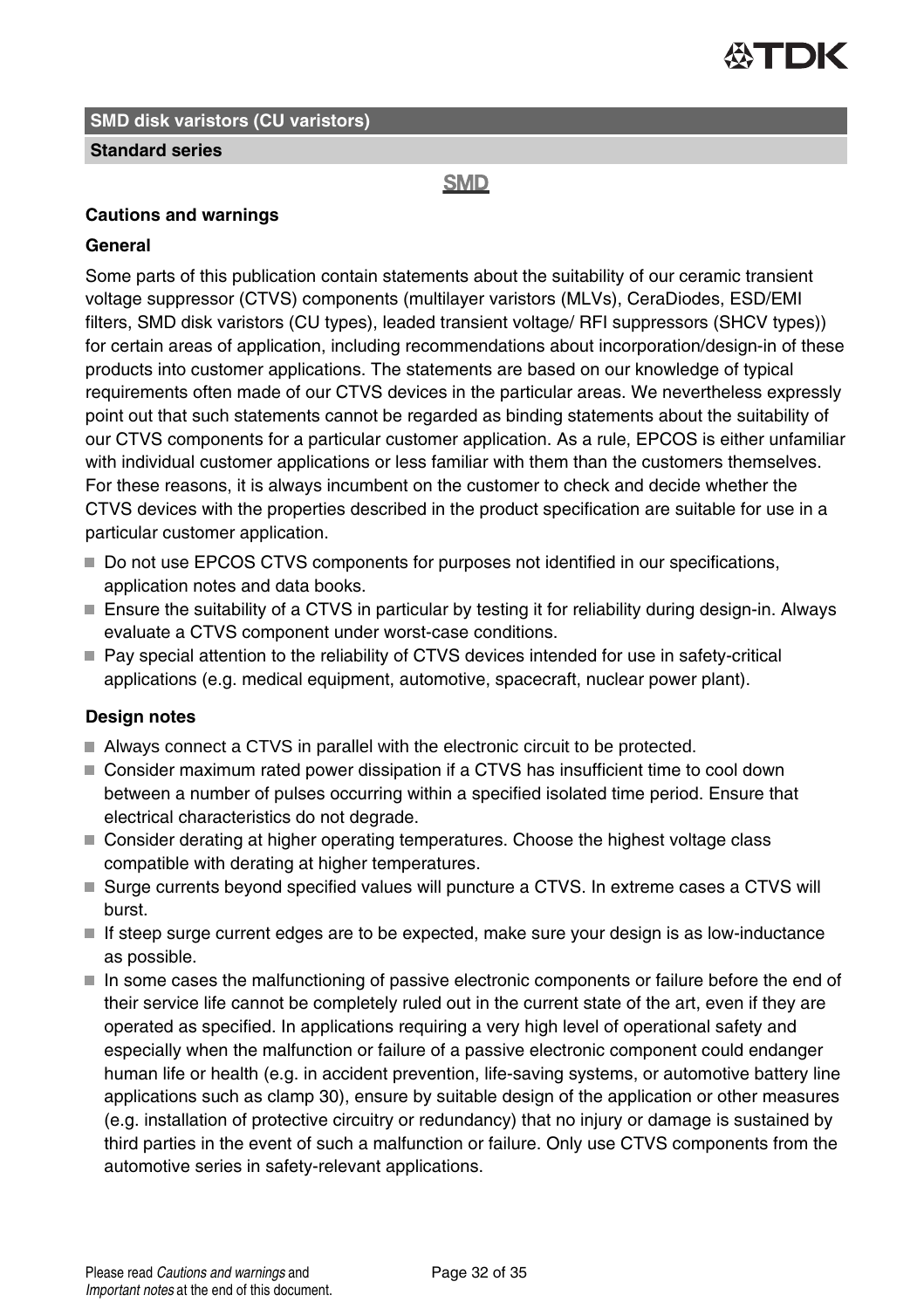

#### **Standard series**

## **SMD**

■ Specified values only apply to CTVS components that have not been subject to prior electrical, mechanical or thermal damage. The use of CTVS devices in line-to-ground applications is therefore not advisable, and it is only allowed together with safety countermeasures like thermal fuses.

#### **Storage**

- Only store CTVS in their original packaging. Do not open the package before storage.
- Storage conditions in original packaging: temperature  $-25$  to  $+45^{\circ}$ C, relative humidity ≤75% annual average, maximum 95%, dew precipitation is inadmissible.
- Do not store CTVS devices where they are exposed to heat or direct sunlight. Otherwise the packaging material may be deformed or CTVS may stick together, causing problems during mounting.
- Avoid contamination of the CTVS surface during storage, handling and processing.
- Avoid storing CTVS devices in harmful environments where they are exposed to corrosive gases for example (SO $_{\sf x}$ , CI).
- Use CTVS as soon as possible after opening factory seals such as polyvinyl-sealed packages.
- Solder CTVS components after shipment from EPCOS within the time specified:
	- CTVS with Ni barrier termination, 12 months
	- CTVS with AgPd and AgPt termination, 6 months
	- SHCV and CU series, 24 months

#### **Handling**

- Do not drop CTVS components and allow them to be chipped.
- Do not touch CTVS with your bare hands gloves are recommended.
- Avoid contamination of the CTVS surface during handling.

#### **Mounting**

- When CTVS devices are encapsulated with sealing material or overmolded with plastic material, electrical characteristics might be degraded and the life time reduced.
- $\blacksquare$  Make sure an electrode is not scratched before, during or after the mounting process.
- $\blacksquare$  Make sure contacts and housings used for assembly with CTVS components are clean before mounting.
- The surface temperature of an operating CTVS can be higher. Ensure that adjacent components are placed at a sufficient distance from a CTVS to allow proper cooling.
- Avoid contamination of the CTVS surface during processing.
- Multilayer varistors (MLVs) with AgPd termination are not approved for lead-free soldering.

#### **Soldering**

- Complete removal of flux is recommended to avoid surface contamination that can result in an instable and/or high leakage current.
- Use resin-type or non-activated flux.
- $\blacksquare$  Bear in mind that insufficient preheating may cause ceramic cracks.
- Rapid cooling by dipping in solvent is not recommended, otherwise a component may crack.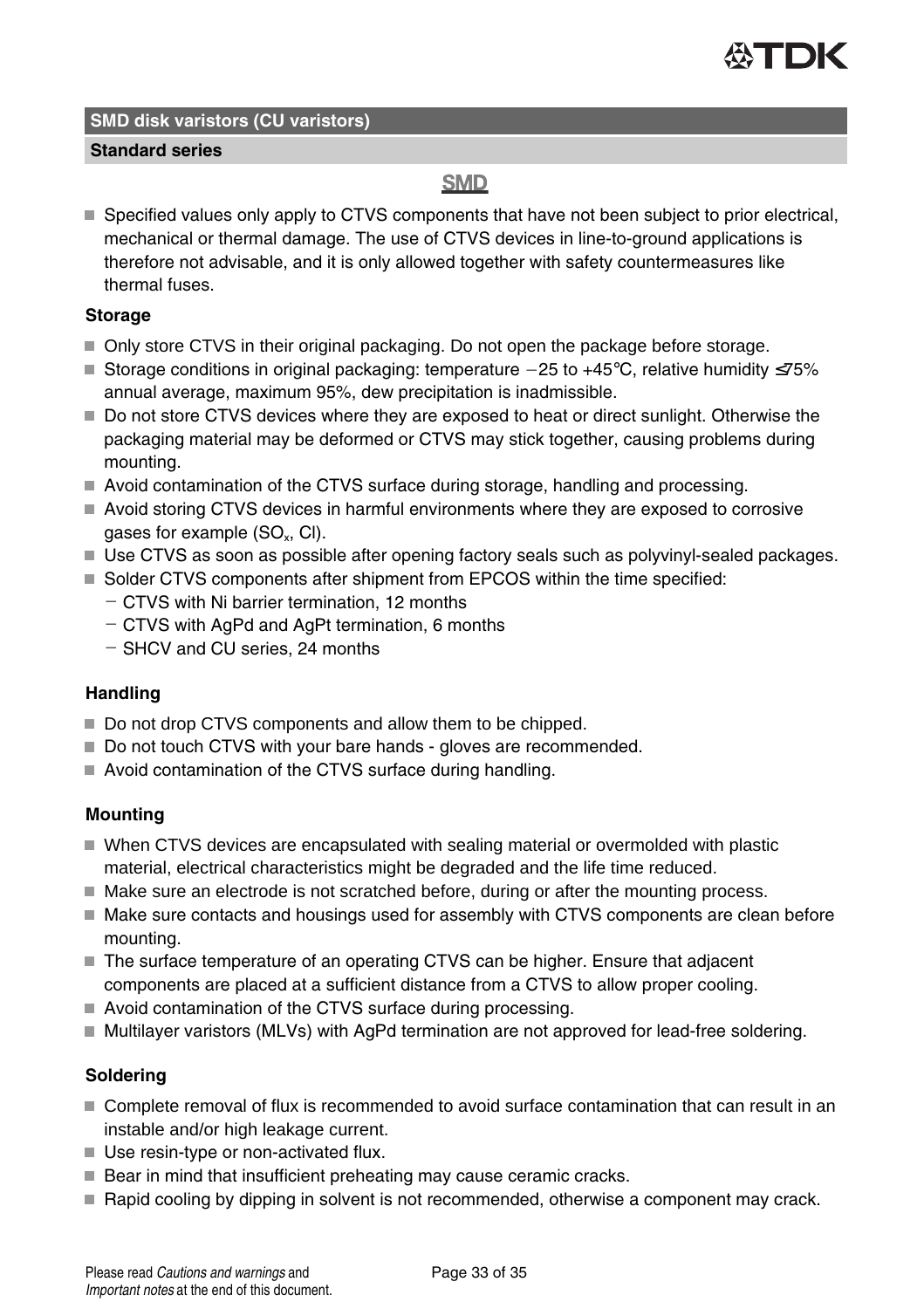

#### **Standard series**

#### **SMD**

#### **Conductive adhesive gluing**

■ Only multilayer varistors (MLVs) with an AgPd termination are approved for conductive adhesive gluing.

#### **Operation**

- Use CTVS only within the specified operating temperature range.
- Use CTVS only within specified voltage and current ranges.
- Environmental conditions must not harm a CTVS. Only use them in normal atmospheric conditions. Reducing the atmosphere (e.g. hydrogen or nitrogen atmosphere) is prohibited.
- Prevent a CTVS from contacting liquids and solvents. Make sure that no water enters a CTVS (e.g. through plug terminals).
- Avoid dewing and condensation.
- **EPCOS CTVS components are mainly designed for encased applications. Under all** circumstances avoid exposure to:
	- $-$  direct sunlight
	- $-$  rain or condensation
	- $-$  steam, saline spray
	- $-$  corrosive gases
	- $-$  atmosphere with reduced oxygen content
- **EPCOS CTVS devices are not suitable for switching applications or voltage stabilization where** static power dissipation is required.
- Multilayer varistors (MLVs) are designed for ESD protection and transient suppression. CeraDiodes are designed for ESD protection only, ESD/EMI filters are designed for ESD and EMI protection only.

This listing does not claim to be complete, but merely reflects the experience of EPCOS AG.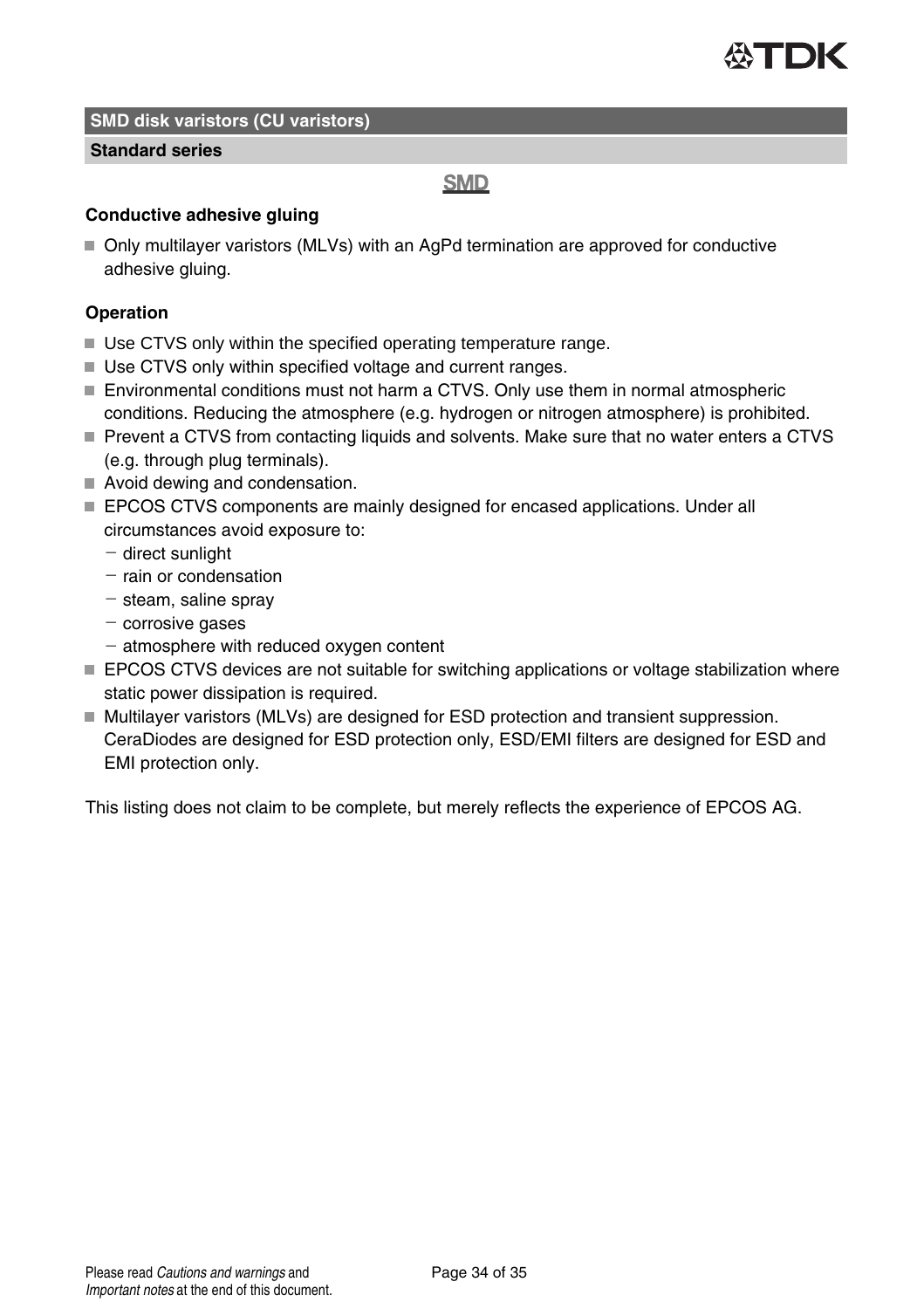

The following applies to all products named in this publication:

- 1. Some parts of this publication contain **statements about the suitability of our products for certain areas of application**. These statements are based on our knowledge of typical requirements that are often placed on our products in the areas of application concerned. We nevertheless expressly point out **that such statements cannot be regarded as binding statements about the suitability of our products for a particular customer application**. As a rule, EPCOS is either unfamiliar with individual customer applications or less familiar with them than the customers themselves. For these reasons, it is always ultimately incumbent on the customer to check and decide whether an EPCOS product with the properties described in the product specification is suitable for use in a particular customer application.
- 2. We also point out that **in individual cases, a malfunction of electronic components or failure before the end of their usual service life cannot be completely ruled out in the current state of the art, even if they are operated as specified**. In customer applications requiring a very high level of operational safety and especially in customer applications in which the malfunction or failure of an electronic component could endanger human life or health (e.g. in accident prevention or lifesaving systems), it must therefore be ensured by means of suitable design of the customer application or other action taken by the customer (e.g. installation of protective circuitry or redundancy) that no injury or damage is sustained by third parties in the event of malfunction or failure of an electronic component.
- 3. **The warnings, cautions and product-specific notes must be observed.**
- 4. In order to satisfy certain technical requirements, **some of the products described in this publication may contain substances subject to restrictions in certain jurisdictions (e.g. because they are classed as hazardous)**. Useful information on this will be found in our Material Data Sheets on the Internet (www.epcos.com/material). Should you have any more detailed questions, please contact our sales offices.
- 5. We constantly strive to improve our products. Consequently, **the products described in this publication may change from time to time**. The same is true of the corresponding product specifications. Please check therefore to what extent product descriptions and specifications contained in this publication are still applicable before or when you place an order. We also **reserve the right to discontinue production and delivery of products**. Consequently, we cannot guarantee that all products named in this publication will always be available. The aforementioned does not apply in the case of individual agreements deviating from the foregoing for customer-specific products.
- 6. Unless otherwise agreed in individual contracts, **all orders are subject to the current version of the "General Terms of Delivery for Products and Services in the Electrical Industry" published by the German Electrical and Electronics Industry Association (ZVEI)**.
- 7. The trade names EPCOS, BAOKE, Alu-X, CeraDiode, CSMP, CSSP, CTVS, DeltaCap, DigiSiMic, DSSP, FormFit, MiniBlue, MiniCell, MKK, MKD, MLSC, MotorCap, PCC, PhaseCap, PhaseCube, PhaseMod, PhiCap, SIFERRIT, SIFI, SIKOREL, SilverCap, SIMDAD, SiMic, SIMID, SineFormer, SIOV, SIP5D, SIP5K, ThermoFuse, WindCap are **trademarks registered or pending** in Europe and in other countries. Further information will be found on the Internet at www.epcos.com/trademarks.